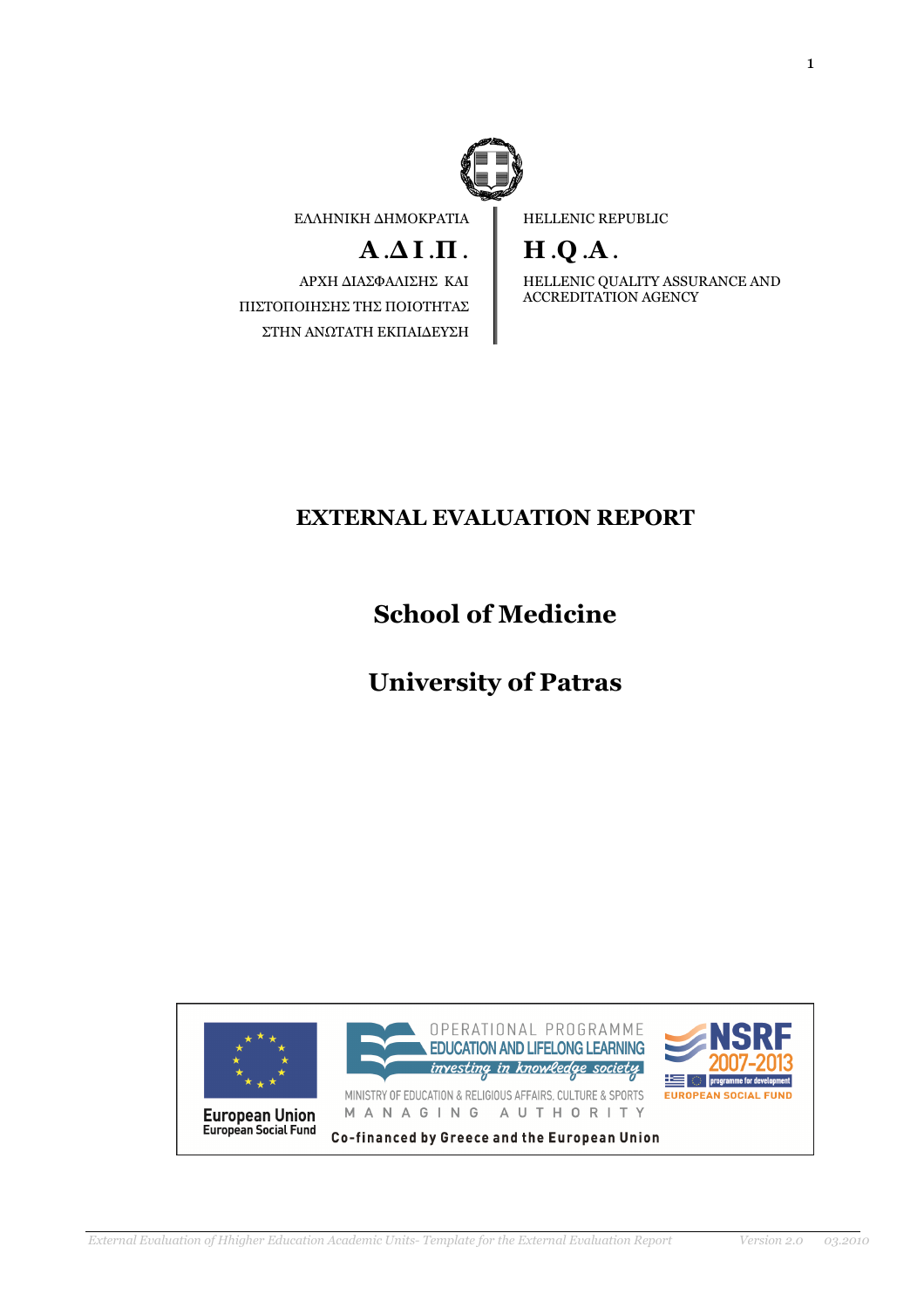### TABLE OF CONTENTS

### The External Evaluation Committee

### Introduction

- I. The External Evaluation Procedure
	- Brief account of documents examined, of the Site Visit, meetings and facilities visited.
- II. The Internal Evaluation Procedure
	- Comments on the quality and completeness of the documentation provided and on the overall acceptance of and participation in the Quality Assurance procedures by the Department .
- Α. Curriculum

APPROACH

• Goals and objectives of the Curriculum, structure and content, intended learning outcomes.

### IMPLEMENTATION

• Rationality, functionality, effectiveness of the Curriculum.

RESULTS

• Maximizing success and dealing with potential inhibiting factors.

IMPROVEMENT

• Planned improvements.

### B. Teaching

APPROACH:

- Pedagogic policy and methodology, means and resources.
- IMPLEMENTATION
	- Quality and evaluation of teaching procedures, teaching materials and resources, mobility.

RESULTS

- Efficacy of teaching, understanding of positive or negative results.
- IMPROVEMENT
	- Proposed methods for improvement.

### C. Research

### APPROACH

• Research policy and main objectives.

IMPLEMENTATION

• Research promotion and assessment, quality of support and infrastructure.

RESULTS

• Research projects and collaborations, scientific publications and applied results. IMPROVEMENT

• Proposed initiatives aiming at improvement.

### D. All Other Services

APPROACH

• Quality and effectiveness of services provided by the Department.

IMPLEMENTATION

• Organization and infrastructure of the Department's administration (e.g. secretariat of the Department).

RESULTS

• Adequateness and functionality of administrative and other services.

IMPROVEMENTS

• Proposed initiatives aiming at improvement.

### Collaboration with social, cultural and production organizations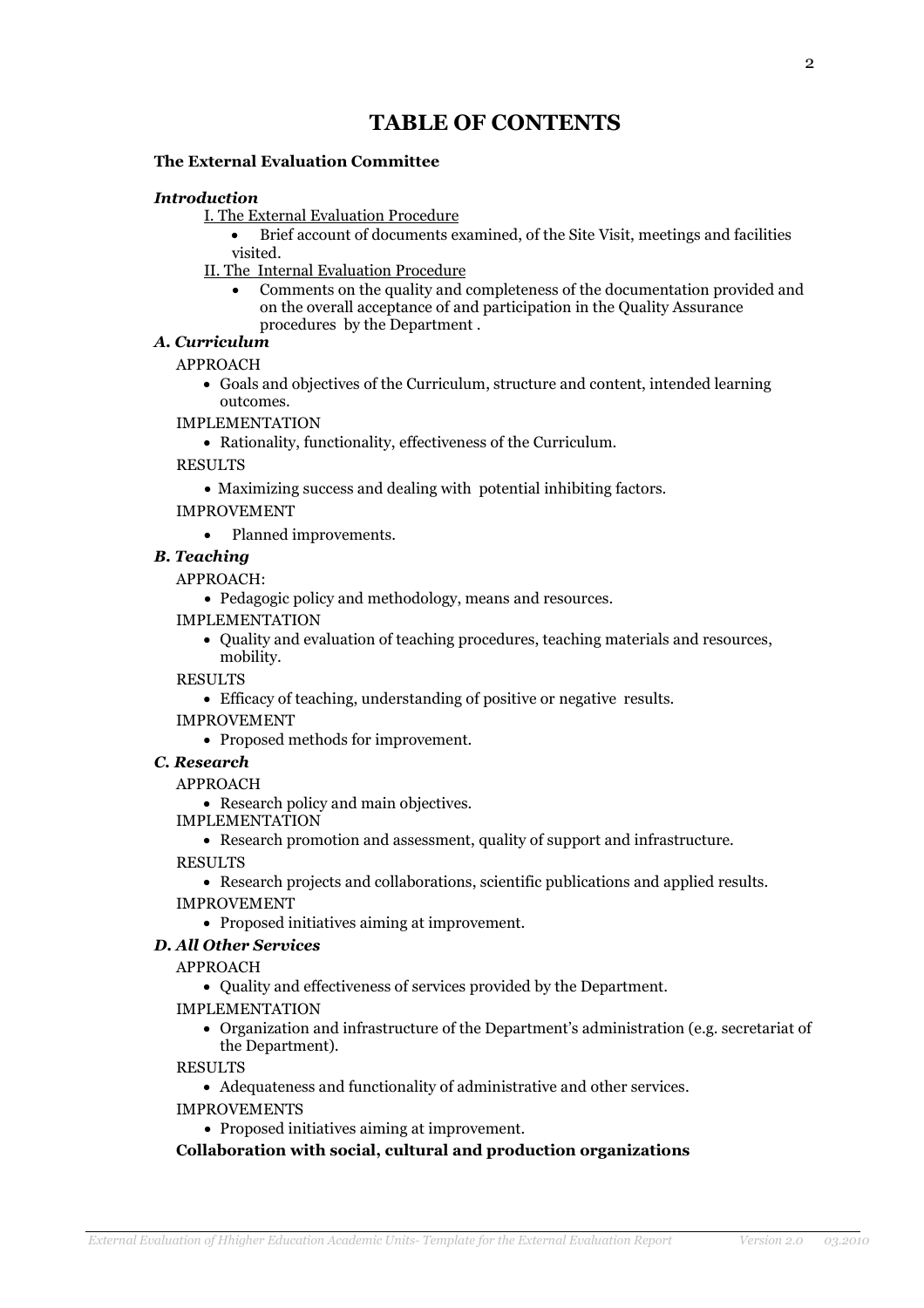#### E. Strategic Planning, Perspectives for Improvement and Dealing with Potential Inhibiting Factors

• Short-, medium- and long-term goals and plans of action proposed by the Department.

### F. Final Conclusions and recommendations of the EEC on:

• The development and present situation of the Department, good practices and weaknesses identified through the External Evaluation process, recommendations for improvement.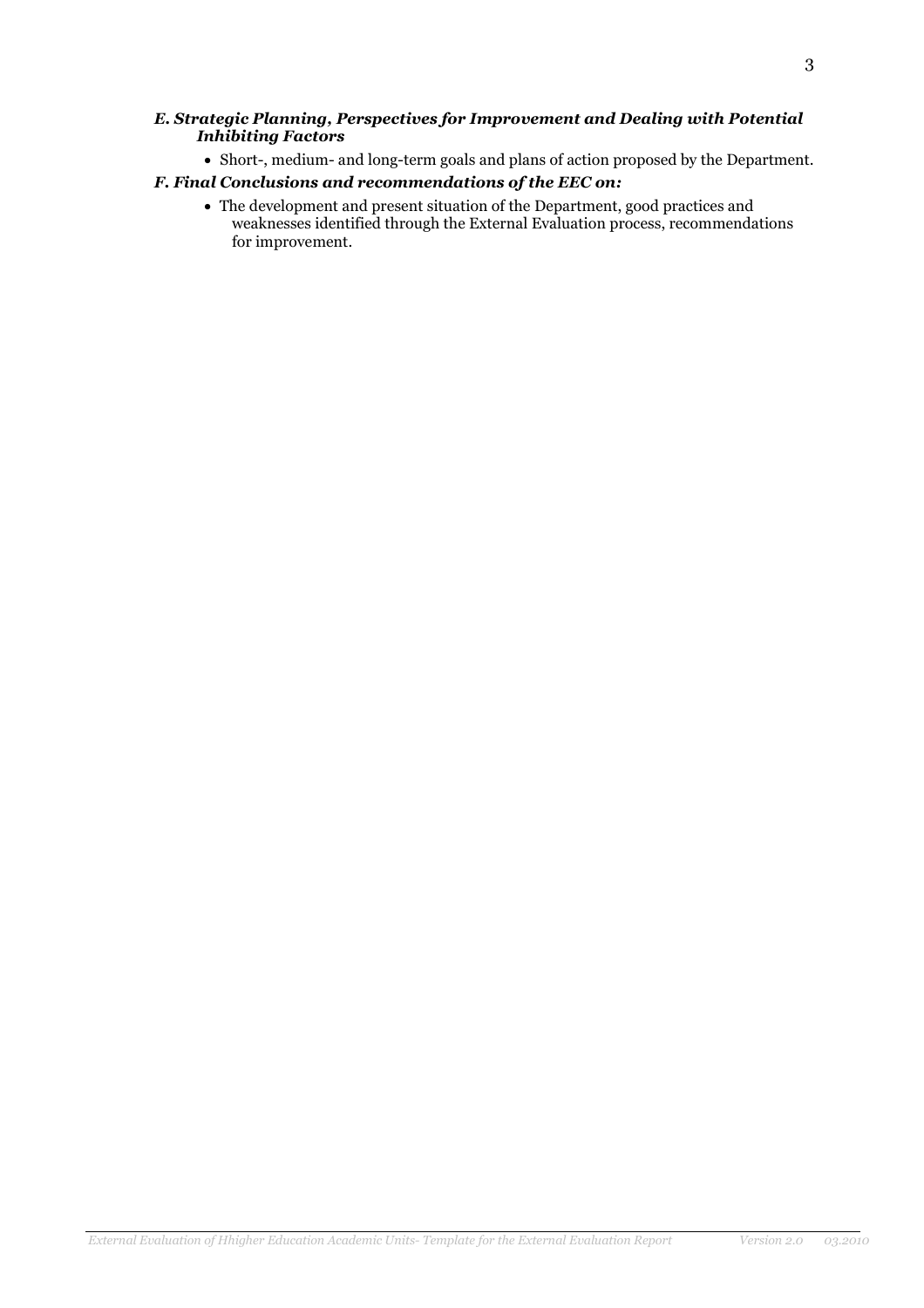### External Evaluation Committee

The Committee responsible for the External Evaluation of the Medical School of the University of Patras consisted of the following three (3) expert evaluators drawn from the Registry constituted by the HQAA in accordance with Law 3374/2005 :

- 1. Professor Dr. Constantin Polychronakos, McGill University, Departments of Pediatrics and Human Genetics, President of the Committee
- 2. Professor Dr. George Iliakis, University of Duisburg-Essen, Medical School, Institute of Medical Radiation Biology, Member of the Committee
- 3. Associate Professor Thanos Tzounopoulos, Departments of Otolaryngology and Neurobiology, University of Pittsburgh, USA, Member of the Committee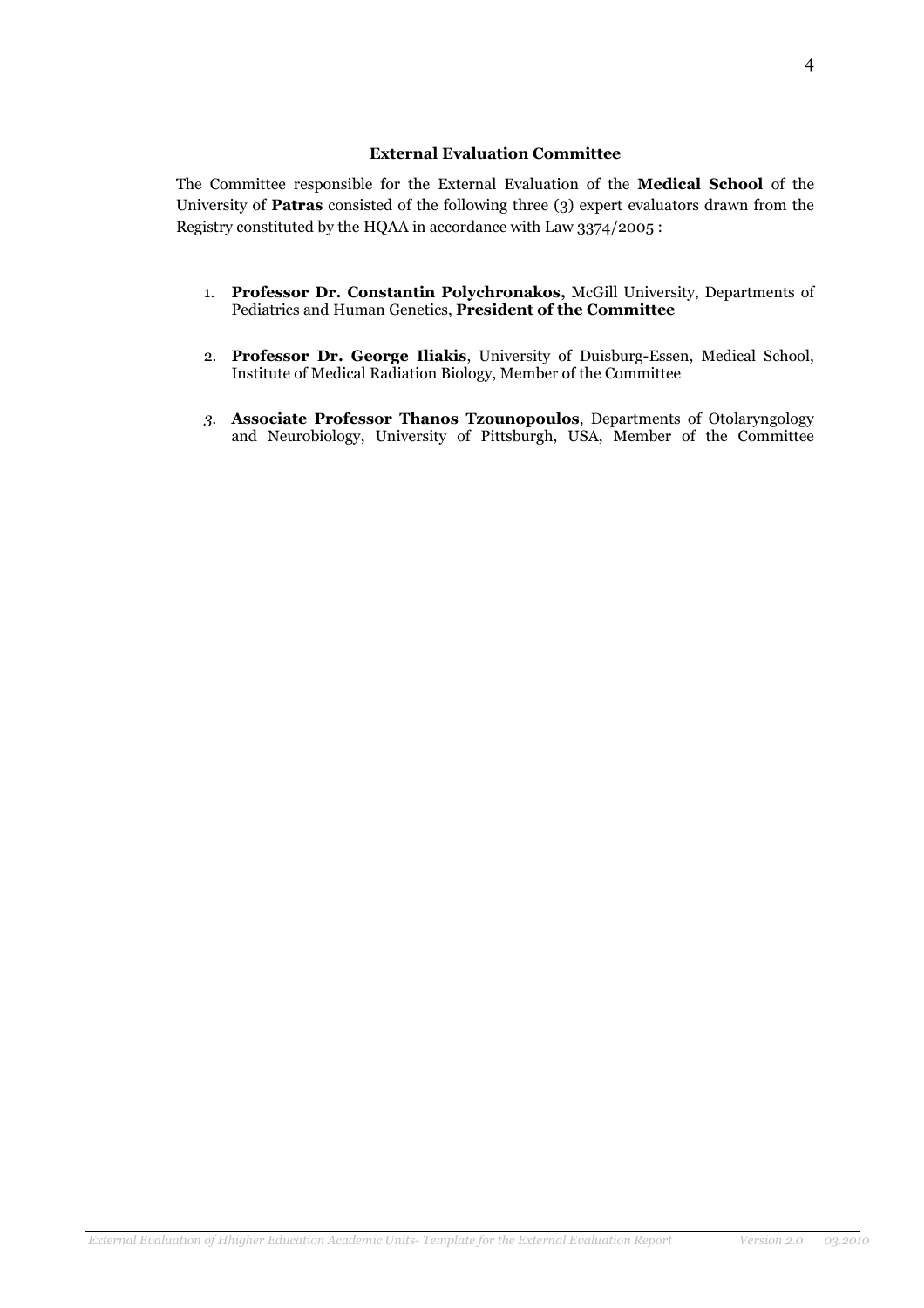N.B. The structure of the "Template" proposed for the External Evaluation Report mirrors the requirements of Law 3374/2005 and corresponds overall to the structure of the Internal Evaluation Report submitted by the Department.

The length of text in each box is free. Questions included in each box are not exclusive nor should they always be answered separately; they are meant to provide a general outline of matters that should be addressed by the Committee when formulating its comments.

### Introduction

I. The External Evaluation Procedure

- The External Evaluation Committee (EEC) gathered in Athens on Sunday November 17th and had its first meeting on Monday 9:00 am at the offices of the Hellenic Quality Assurance and Accreditation Agency (HQA). After a briefing by the HQA Director, Professor K. Oikonomou, the EEC traveled to Patras to initiate the Review process.
- The EEC arrived at the Medical School of the University of Patras (MS-UP) at Patras in the afternoon of Monday, 18th November and conducted its evaluation until the afternoon of Wednesday, 20th November, 2013. The members of the EEC had been provided with the Internal Evaluation report (Dec. 2011, covering the 2005-2011 Academic Year period, as well as the Academic Year 2011-2012; The Chairman of the internal evaluation committee explained to the EEC that as a result of the recent strikes by the administrative and technical personnel it was not possible to compile information for the evaluation of the 2012-2013 Academic Year) However, other documents of the MS-UP including a Studies Guide, which is distributed to prospective and active Medical Students, as well as the hand-outs of the scheduled presentations, were distributed to the EEC members. Additional documents and information that the EEC deemed necessary for the evaluation were requested at times, and were promptly provided; reference to this information will be made at appropriate places throughout this report. Many of the documents were provided prior to the visit and the EEC had the opportunity to consider them in the evaluation.
- On arrival at Patra, the EEC was received at the hotel by the Dean of the School of Health Science Prof. Dr. V. Kyriazopoulou, the Head of the MS-UP, Prof. P. Goumas and the Chairman of the Internal Evaluation Committee (OMEA), Prof. Dr. C. Stathopoulos. Prof. C. Stathopoulos oversaw the process of internal evaluation of the Medical School and was continuously available to the EEC throughout its visit at Patras.
- During the visit, the EEC met with members of the OMEA; members of the Faculty; undergraduate, Master's and Doctoral Degree students; residents in clinical training in several specialties (including surgery, medicine, general practice, obstetrics and gynaecology, anaesthesia and others); research, technical and administrative staff at the MS-UP and the University Hospital. The EEC as a whole or in smaller teams also visited multiple clinical units, basic sciences departments and their laboratories and other facilities at the University and the Hospital, including: the Departments of Anatomy, Biochemistry, Biology, Physiology, Pharmacology, Medical Physics, Hygiene, Microbiology, Pathology, Internal Medicine, General Surgery, Paediatrics, Cardiology, Obstetrics and Gynecology, Radiology, Neurology, ENT, Ophthalmology, Orthopaedics, Rheumatology, Biomechanics, the Pediatric Intensive Care Unit and central facilities like the Animal Facility.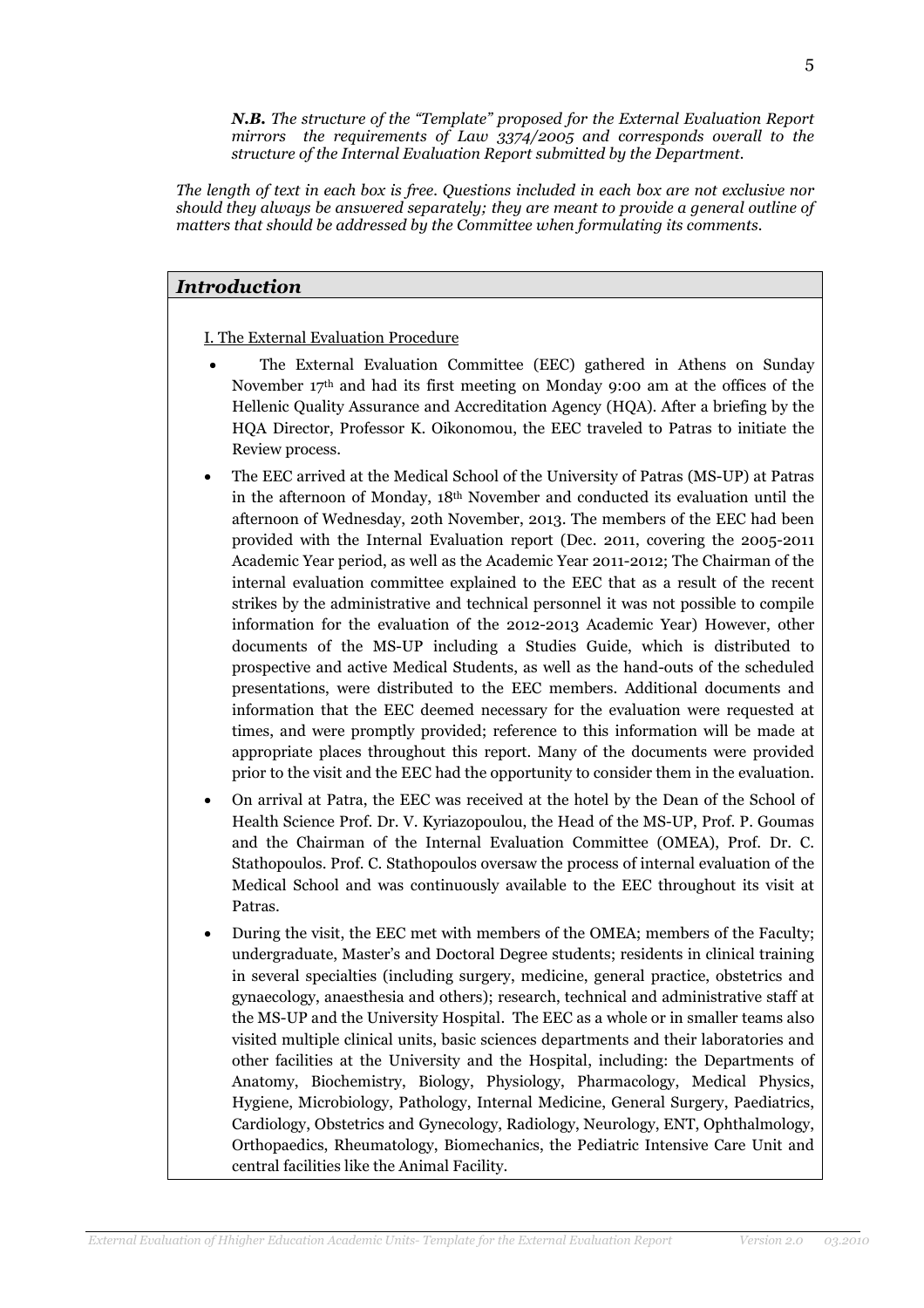- More specifically the itinerary of the evaluation was as follows:
- On Monday 18th November the EEC attended a very informative presentation session at the office of the Rector. During this Session Professor George Panagiotakis, Rector of the University of Patras presented an overview of the goals of the University as a whole. This outline was further elaborated in depth by a presentation from the Deputy-Rector and was finally focused to the structure and the Medical School by the Dean of School of Health Sciences Prof. Dr. V. Kyriazopoulou.
- The above meeting was immediately followed by a Meeting at the University Hospital Auditorium in the presence of the entire Faculty of the Medical School. During this meeting the committee was given an overview of the School by its Head, Prof. P. Goumas. The undergraduate Curriculum was presented by the Deputy Rector of the UP, Prof. Dr. C. Gogos, and the Resident Training was presented by the Dean of the School, Prof. V. Kyriazopoulou. The Postgraduate Programs on "Applications in Basic Medical Science, "Informatics for Life Science, Medical Physics, and Biomedical Technology, were presented by Prof. Dr. D. Drainas, Prof. Dr. Z. Lygerou, Prof. Dr. G. Nikiforidis, and Prof. Dr. G. Palikarakis, respectively. The Doctorate Program in Clinical Studies was presented by Prof. Dr. D. Kardamakis. The presentations were informative and provided to the EEC a rather complete picture of the extensive activities of the MS-UP at the postgraduate level. The Research activities of the School were presented by the Prof. Dr. Z. Lygerou, and initiatives and collaboration with social and cultural production organizations by Prof. Dr. D. Dougenis. The activities of the School in the ERASMUS exchange program were presented by Prof. Dr. C. Flordellis, while students of the University presented activities in HELMSIC and the EEFIE Societies. Finally, the committee was made aware of extensive activities of the School in Safety and Hygiene, as well as in Quality Assurance procedures.
- On Tuesday 19th November the EEC decided to form three units in an effort to accommodate the overambitious Review Schedule of the individual Departments prepared by the OMEA. Prof. Polychrnonakos carried out site visits to clinical Departments, whereas Professors Iliakis and Tzounopoulos focused on Basic Departments and the basic research activities. Originally scheduled central Auditorium presentations were eliminated. These site visits that included participation of the majority of the Department members allowed the EEC to generate a first-hand impression of the activities of the MS-UP and are at the heart of the present evaluation.
- The same day, EEC requested separate meetings with the students that took place in the absence of Faculty. In particular, members of the EEC met with:
- a) A sizeable group of postgraduate and doctorate Students.
- b) A sizeable group of undergraduate Students and residents.
- On Wednesday, 21th November the EEC met with members of the support, technical and administrative staff of IDAX, EEDIP and ETEP. A meeting was also organized with a group of Emeriti Professors who had played a central role in the formation and development of the MS-UP since its inception in 1977. In addition the EEC visited several facilities of the University Campus including the Animal Facility, the Library, the Conference Centre, and the Sport Facilities.
- The evaluation ended with a briefing on first impressions by EEC to the leadership of the Medical School and subsequently to the Rector of the University with representation of the Medical School, OMEA and MODIP.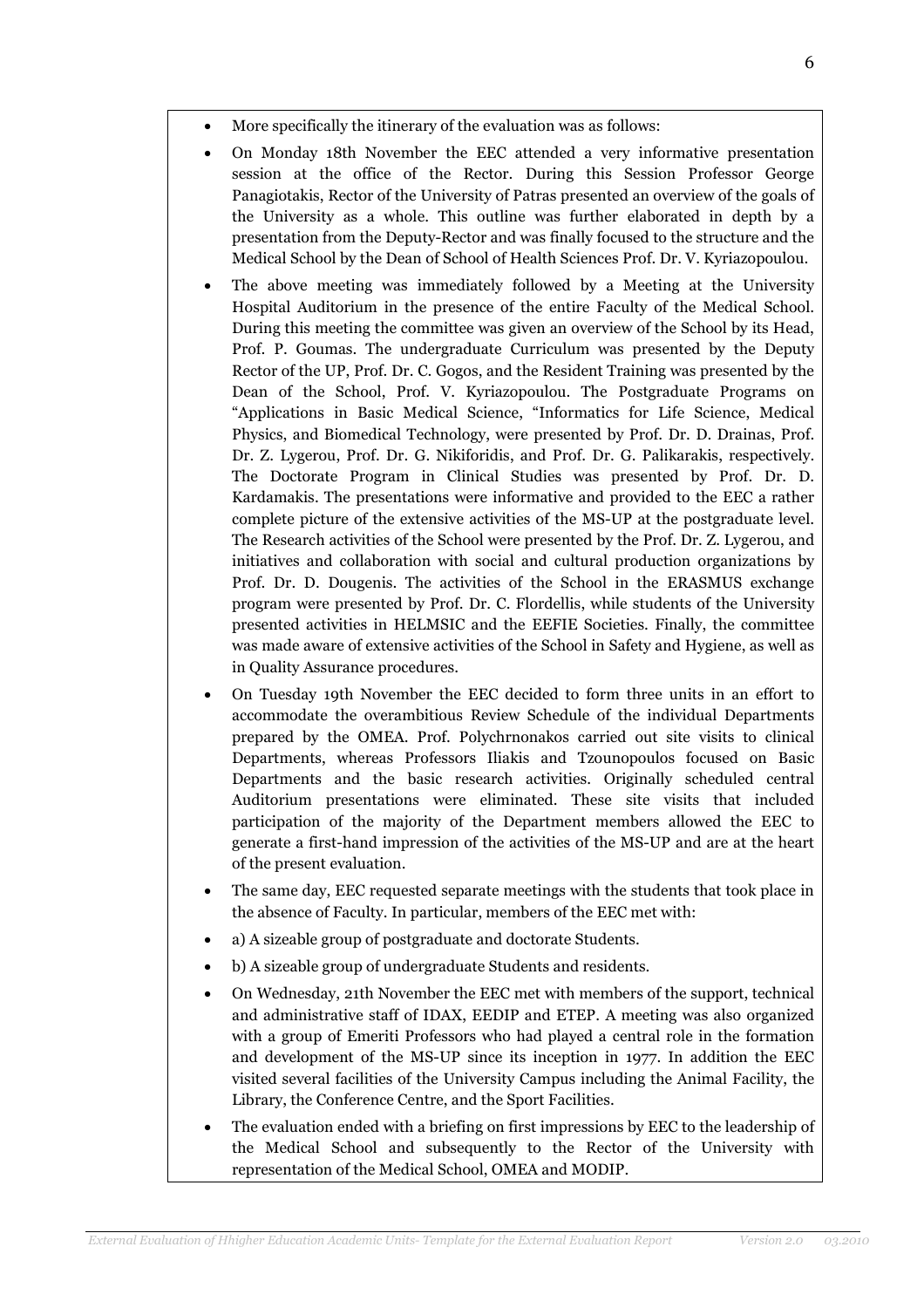- All above meetings were serious, open, honest and direct and were generally very well attended. The entire faculty of the Medical School was eager to participate and present achievements or formulate problems and wishes for further developments. All participants were prompt in providing information and input on central issues arising during the evaluation process. In general, the EEC feels that the external evaluation was very well organised and that the leadership and faculty of MS-UP did their best to facilitate the entire process. It was felt that most faculty members fully endorsed the significance and need for external evaluation; in fact they were excited about showcasing their achievements. This is regarded by EEC as an indication of openness and of desire for improvement and the thriving of excellence. Only a relatively small group of undergraduate students appeared negative and highly suspicious regarding the ultimate purpose of such evaluations. The presentations to EEC were outstanding with an obvious desire to formulate problems and the determination to make significant improvements.
- During the evaluation, the EEC saw evidence of multiple areas of excellence for which congratulations are due. It also identified areas where improvements are needed and at times required. Due to the space constraints, report focuses more on problem areas. This by no means should detract from the considerable achievements made in several areas. Even the coincidence of the evaluation with a long-term strike of the administrative personnel and its flawless organization are commendable and worth-mentioning. The report emphasizes issues that apply across the board and affect several of the School's activities. Only in selected cases individual Departments and Laboratories are mentioned and recommendations are made. Some important issues raised in this report are systemic and are caused by factors operating at the national level, beyond the control of the MS-UP and its leadership. They are mentioned because they are of crucial importance in the solution of many of the associated problems in the hope that, in due time, steps may be centrally undertaken to resolve them.
- The EEC expresses its gratitude to the Dean of the School of Health Sciences of the UP, Prof. V. Kyriazopoulou, the Head of the MS-UP Professor P. Goumas, and the Associate Professor C. Stathopoulos and all other members of OMEA for putting together documents and presentations and for organizing an efficient site visit.
- The EEC found the internal evaluation reports and associated relevant documentation very informative and essential for understanding the functions and components of the School. However, there are areas where data quality and interpretation can be improved: examples are provided in this report. In addition, it should be emphasized that the process of evaluation is continuous and iterative and there should be steady effort to improve. Periodic checks should be implemented and checkpoints should be applied to different levels of organization of the Medical School as indicated in different places throughout this review.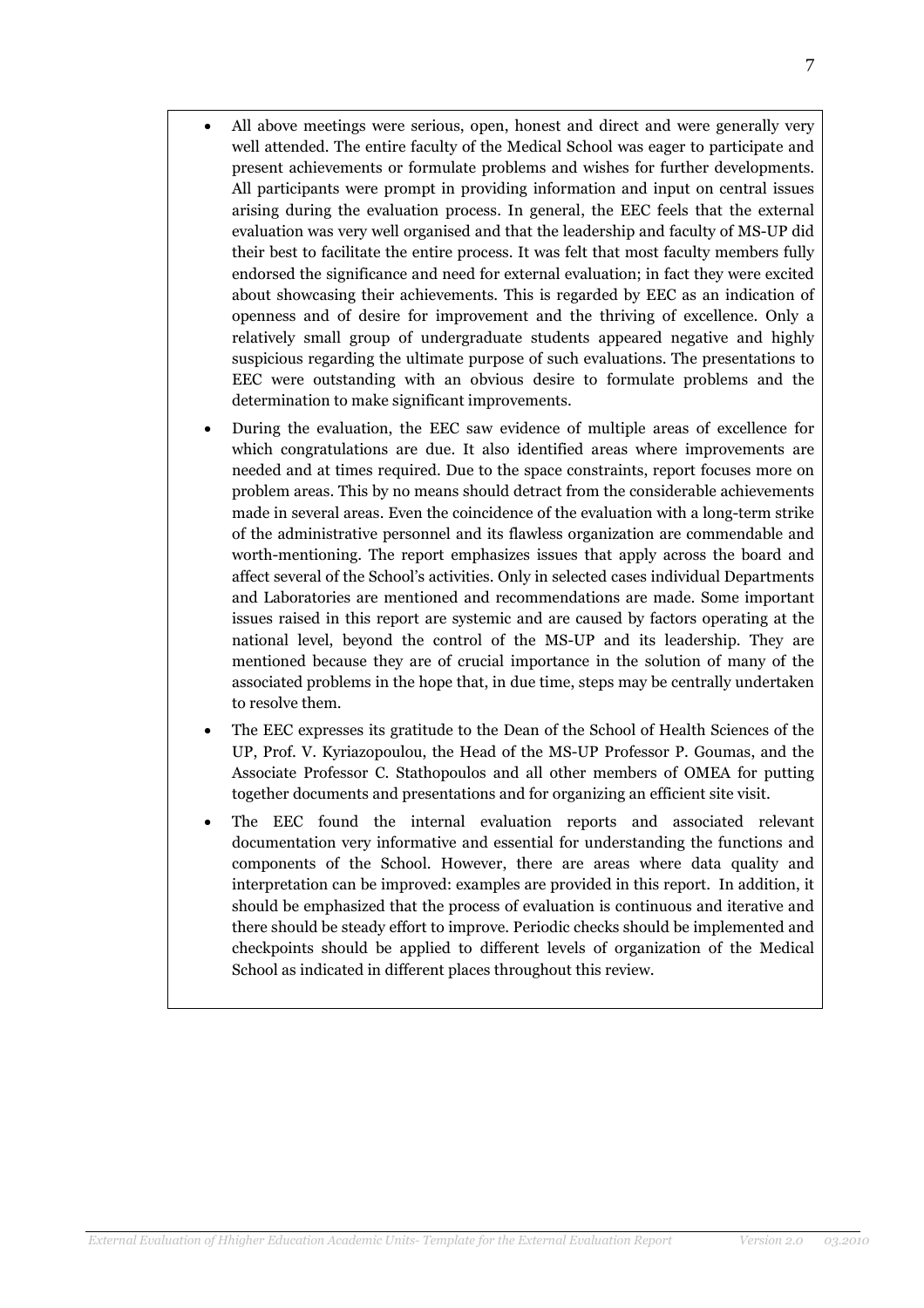## Α. Curriculum

To be filled separately for each undergraduate, graduate and doctoral programme. APPROACH

• What are the goals and objectives of the Curriculum? What is the plan for achieving them?

The stated objective is to provide "Medical education, which leverages modern advances of basic sciences of medicine, biomedical technology, preventive Diagnostics and therapeutic medical practice".

To achieve this and harmonise with EU standards, The program has adopted (or planning to adopt) modern approaches that include a central core of basic biomedical sciences, early exposure to clinical skills, small group tutorials, program- and task- based learning (PBL and TBL), integrated teaching of organ systems, objective structured clinical examination (OSCE), and training in bioethics.

Regarding the postgraduate studies there are four different programs: Applications of Basic Medical Sciences, directed by Dr. Drainas; Informatics for Life Sciences, directed by Dr. Lygerou; Medical Physics, directed by Dr. Nikiforidis; Biomedical Engineering directed by Dr. Pallikarakis. While there are some differences among the programs the overall goal is to advance higher education in the interdisciplinary field of Life Sciences. Graduates are expected to acquire knowledge and skills required for a career in academia or industry in this rapidly evolving hybrid field

• How were the objectives decided? Which factors were taken into account? Were they set against appropriate standards? Did the unit consult other stakeholders?

This "new" curriculum was established since 2003-2004, funded by the 2nd Community Support Framework, driven by Prof. D. Bonikos, professor of pathology, with the contribution of the project implementation team (Profs. Vagenakis, Dimitrakopoulos, Kalfarentzos and Gogos). It aspires to modern European standards. In establishing the "new" curriculum the team held broad consultations with other faculty, students and the community.

Regarding the postgraduate programs, the programs are performing regular (at least every two years) revisions of curriculum to adjust to the rapidly evolving field of Life sciences. Through evaluation sheets, distributed to and filled in by both students and teachers, critical parameters of the education process are evaluated, in order to ensure that educational objectives are achieved.

• Is the curriculum consistent with the objectives of the Curriculum and the requirements of the society?

Yes

• How was the curriculum decided? Were all constituents of the Department, including students and other stakeholders, consulted ?

The curriculum was decided after taking into consideration the curricula of European Medical Schools, which incorporated modern teaching methods in their curricula (McMaster, Dundee, e.t.c.) There was broad discussion among faculty and student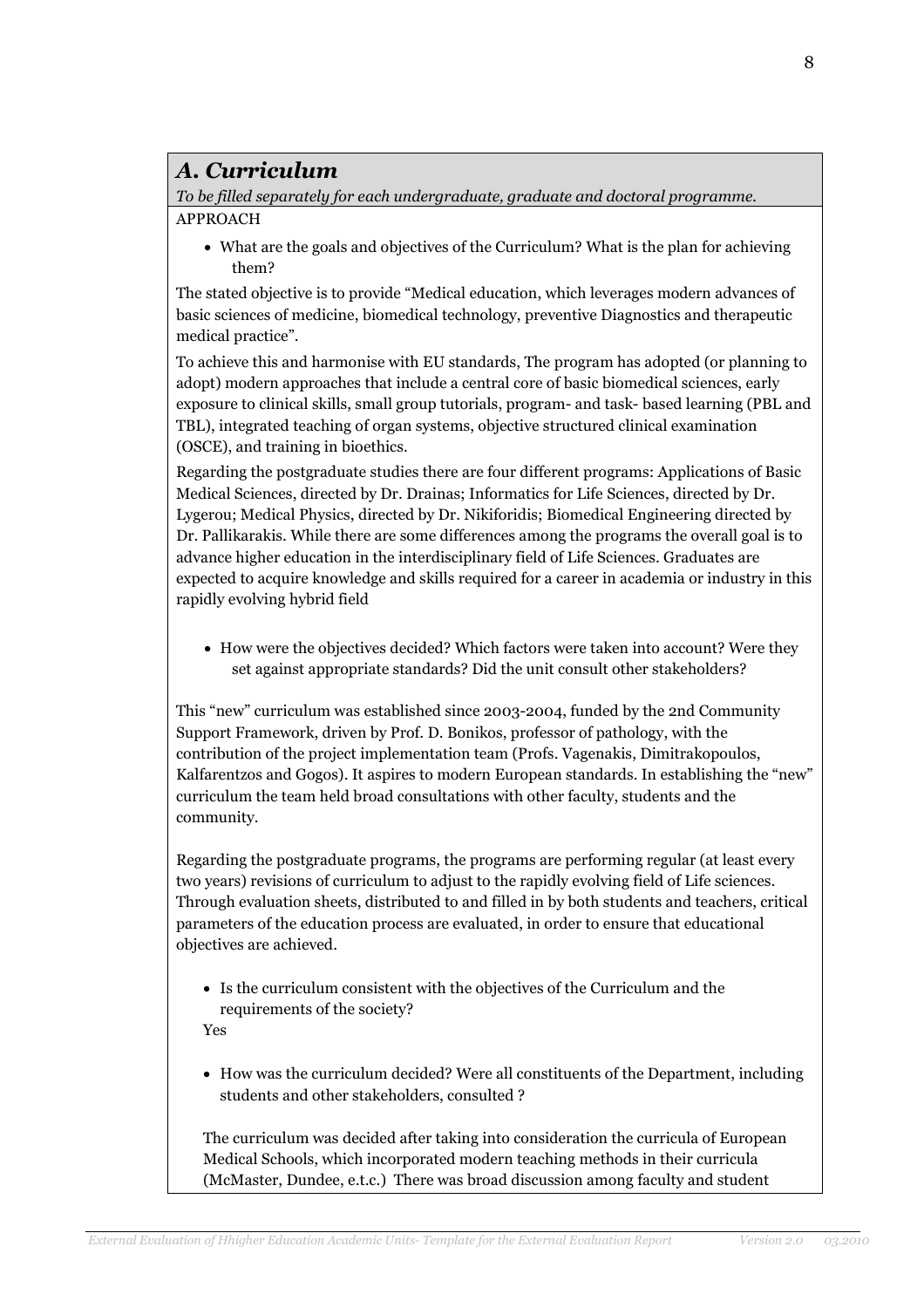representatives, which included pilot presentations to, as well as discussion and debate among faculty and students

• Has the unit set a procedure for the revision of the curriculum? The curriculum is updated yearly by the General Assembly of the Faculty following suggestions of the Curriculum Committee. The representatives of the students and the medical faculty participated in the process. The curriculum is revised by taking into account student evaluations of previous years, which are administered and recorded systematically. In addition, there is an educational committee that oversees implementation and makes suggestions for future changes.

Regarding the postgraduate programs, please see response to Approach

### IMPLEMENTATION

• How effectively is the Department's goal implemented by the curriculum? Most of the provisions of the curriculum are in place; however some provisions are under development. Specifically, OSCE (objective structured clinical examination) does not appear to have been implemented as yet. The curriculum relies heavily on small-group teaching, which puts strain on the faculty's human resources (detailed below).

• How does the curriculum compare with appropriate, universally accepted standards for the specific area of study?

The committee was impressed with the objectives of the curriculum, which incorporates many of the modern elements of medical education, such as the early introduction to clinical skills, integration of teaching on organ systems, OSCE and a stress on bioethics.

• Is the structure of the curriculum rational and clearly articulated? Yes.

• Is the curriculum coherent and functional?

Yes, in general, but there are aspects that could be improved. For example, the description of "integrated" teaching in the  $6<sup>th</sup>$  and  $7<sup>th</sup>$  semesters still "reads" like a list of separate organ systems -- the mechanism for achieving integration remains unclear. Approaches to the PBL (problem-based learning) are clearly described, but it is not clear where in the curriculum TBL (task-based learning) belongs or how it is implemented.

• Is the material for each course appropriate and the time offered sufficient? Much textbook material is available on-line for the students and the detailed study guides provide additional suggested reading. The question of full-text access by the students to this material is often a problem, as discussed elsewhere.

• Does the Department have the necessary resources and appropriately qualified and trained staff to implement the curriculum?

Clinical teaching presupposes a well-equipped health-care facility serving sufficient population. The university hospital is the main tertiary-care referral centre for Western Greece below Arta and much of the Peloponese, a population of 1.2-1.5 million. Over 4,000 hospital admissions per year and almost 200,000 outpatient visits or day-hospital stays per year guarantee adequate exposure to a sufficient number and wide range of pathologies. Some of the clinical services have prominence at the national level (e.g. bone marrow transplantation, bariatric surgery, face-and-neck surgery) while others are sub-optimal (e.g. the cardiac component of cardiovascular surgery, a problem mostly for the training of residents). The Center performs an adequate number of kidney transplants but no liver or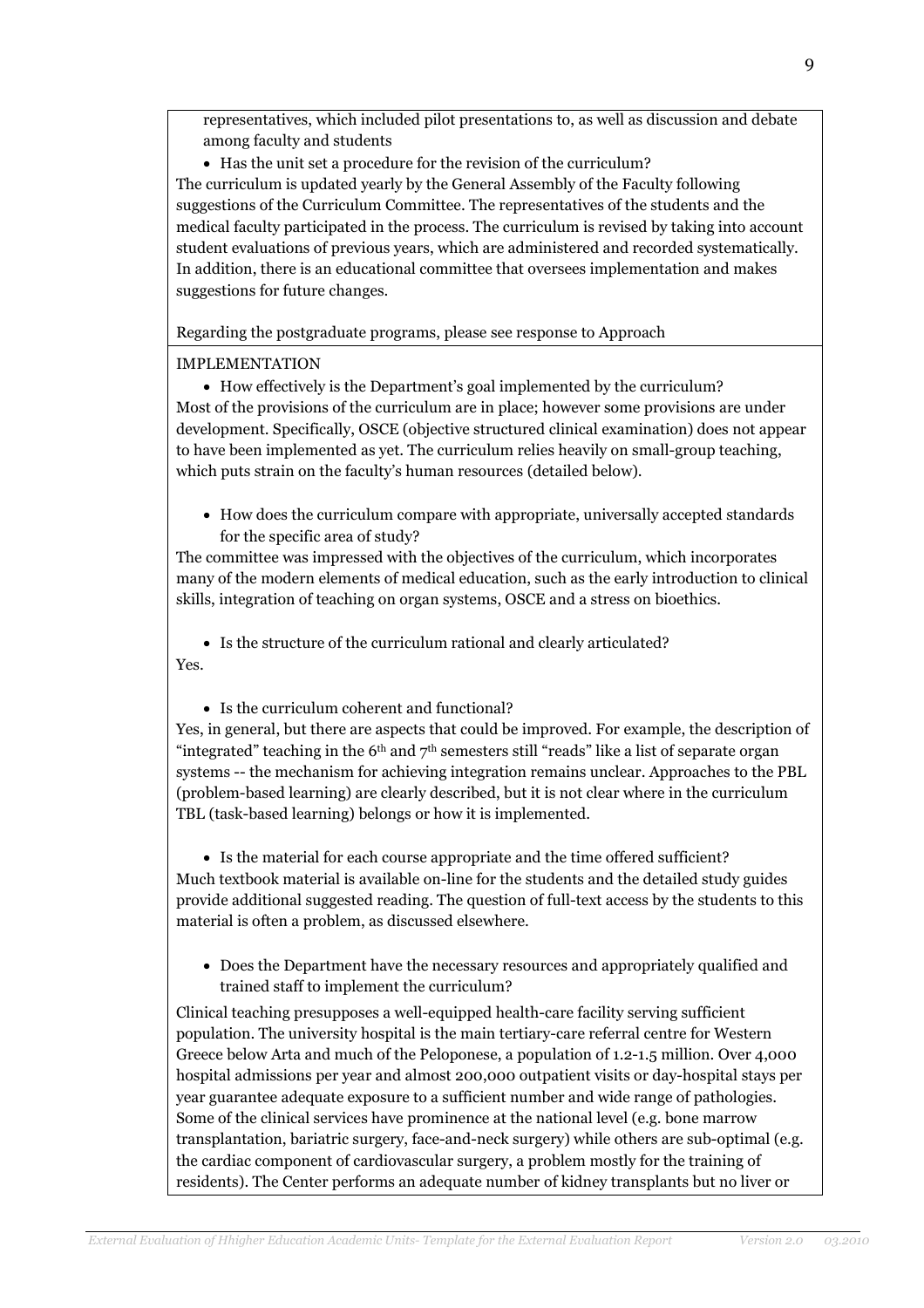### heart.

#### RESULTS

• How well is the implementation achieving the Department's predefined goals and objectives?

Most of the general objectives of the curriculum have been implemented, with varying degrees of success. The early introduction of clinical skills appears to have been well accepted and on-going, with some questions about the maturity of the students. The integrated teaching has been implemented but with reservations on the part of the students interviewed by the committee (some complaints about heavy course load). The OSCE is still under development and has not been tried. Student exposure to bioethics and biostatistics appears adequate.

Another problem is that students are permitted to continue the curriculum even if they have not passed examinations of previous courses. This is a serious problem as the material of many of these courses is a prerequisite for meaningful teaching of the subsequent courses. This is a chronic aberration of the Greek system at the national level that must be corrected. Faculty members expressed fear of student opposition and turmoil. We consider this a very poor (no) excuse for perpetuating this irrational practice.

Regarding the postgraduate program, the committee was impressed by the enthusiasm and the commitment of the graduate students. It is admirable that most of these students work 10-14 hours per day without, in most cases, getting paid. However, from interviews with graduate students we noticed that successful implementation of a few modifications/additions could further increase the training potential of the graduate program of Medical School of Patras. From private interviews with the students the committee noted that the check-point for candidacy to PhD is not optimal. For Ph.D. candidates who are Medical School graduates, Selection is based on Medical School examination grades (particularly those relevant to their choice of the area of research) and the records of their conduct during their studies, but such information is not always available for candidates from other Medical Schools of the country. A personal interview also takes place with the members of the PhD Selection Committee which ultimately decides whether the candidate satisfies the School PhD Program standards. It is strongly recommended that ambitious candidates be made aware of the research prerequisites of their research projects, usually after discussing them with the relevant faculty, and that they are willing and ready to satisfy the needs of such an endeavour. In all Basic Sciences PhDs successful passing of a Qualification Examination that takes place after Master Degree and before acceptance to the PhD Program is required

### • If not, why is it so? How is this problem dealt with?

From information in the study guide, the Integrated Teaching does not appear truly integrated, as it is still listed as a non-overlapping series of body-system headings in the teaching schedule. We are assured that the connection is made by collaboration between clinical and preclinical faculty and frequent revisions are made based on student feedback. The OSCE, a widely accepted methodology of clinical teaching has not yet been started. Despite the dedication (to the point of self-sacrifice) by some of the faculty members, limited teaching personnel appears to be the main problem. This appears to be beyond the control of the university (largely reflecting the results of the hiring freeze for junior faculty).

• Does the Department understand why and how it achieved or failed to achieve these results?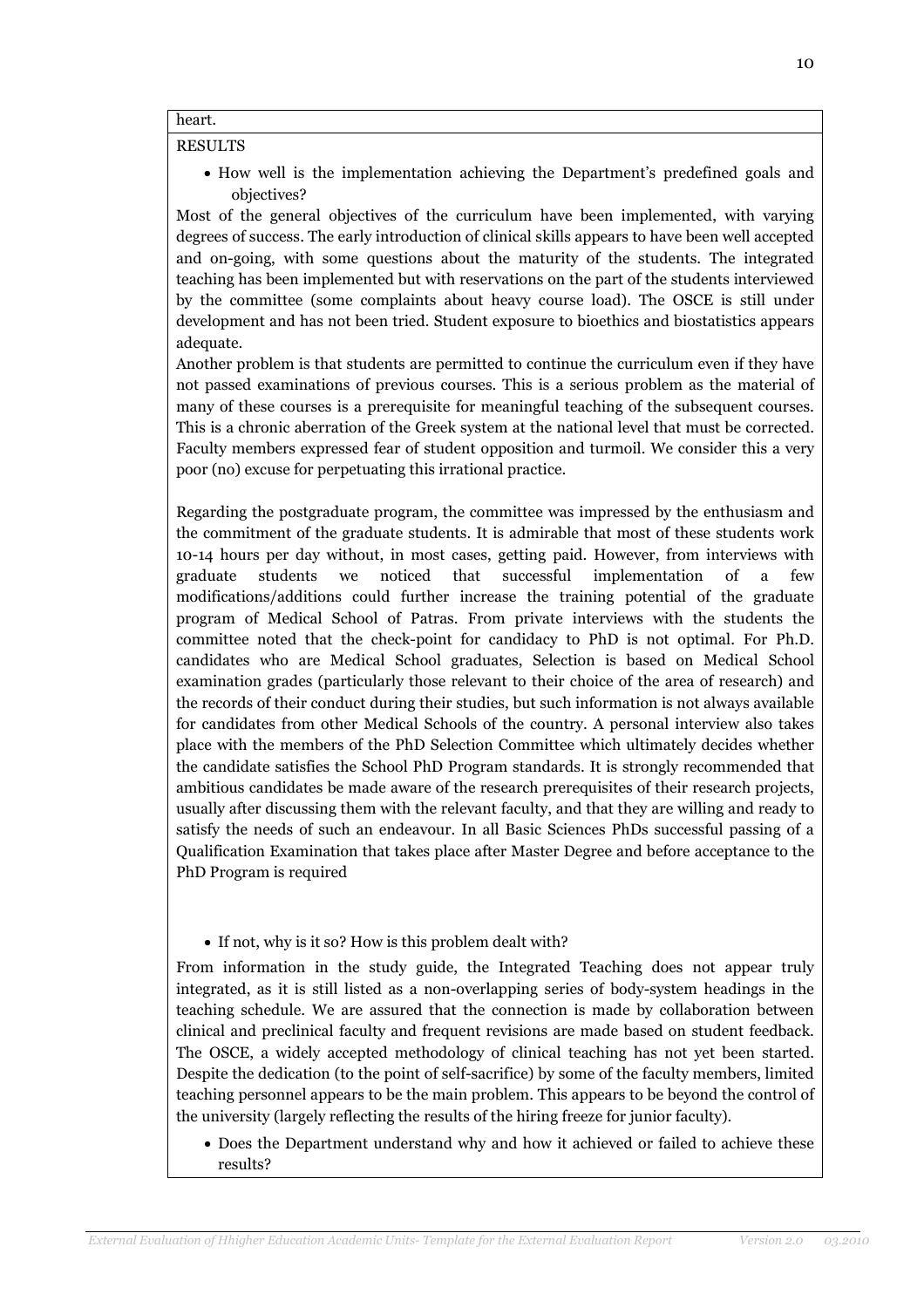There seems to be awareness of the problems but the solution (more teaching staff or fewer students) is beyond the control of the Department.

### IMPROVEMENT

• Does the Department know how the Curriculum should be improved?

They are aware of the importance of OSCE in order to improve teaching. The committee holds regular monthly and ad hoc meetings with a predefined agenda and strives to detect and remedy deficiencies in the implementation of TBL

• Which improvements does the Department plan to introduce?

Implement OSCE. Keep requesting a smaller number of admissions.

We propose that the committee reinstitute the post-graduate studies curriculum which, we are told, had been suspended because of cuts in funding. We urge the Greek authorites to reconsider this cut. We also propose the introduction of a check-point for candidacy to PhD where students in which they are thoroughly tested for their ability to prepare, present and defend in front of a committee a grant proposal. This should become a real check-point, but most importantly this should become a training opportunity for students to develop independent and critical thinking.

The success of a graduate program is largely judged by the quantity and quality of the publications of the students and by the academic/professional development of the students after they graduate from the program. As during our visit we were not provided with this important data, we recommend that graduate programs gather, quantify and analyze such indicators on a routine basis. This practice will also allow the objective evaluation of the programs internally; a comparison among them may facilitate development of plans for future improvements. It should be noted that during the site visit the committee was orally assured that the professional success of the graduates of some of the programs was very high with the vast majority finding jobs or continuing their studies immediately after graduation. Documentation of this success including names of students and positions they entered upon graduation would have facilitated the present evaluation.

General Comment: The committee was impressed by the hospitality, the openness and the flexibility of the faculty and students towards the evaluation process. Faculty was clearly proud of their achievements and eager to showcase them. For example, multiple changes in the program in response to the last-minute requests of the external evaluation committee were promptly and efficiently arranged. However, a general procedural – and conceptual, in our opinion – problem has been the lack of internal advanced processing of the written information that was provided as a basis for the evaluation. The committee felt bombarded with hundreds of pages of information  $-$  in several cases highly repetitive  $-$  with minimal conceptual organization of the content. As a result, processing and digestion of content by the committee were significantly delayed and generated the risk of jeopardizing an in-depth analysis. While we understand that the organization of the material may have been shaped based on the requirements of ADIP, we encourage faculty to process conceptually the data prior to presenting them to the external committee.

### B. Teaching

### APPROACH:

Does the Department have a defined pedagogic policy with regard to teaching approach and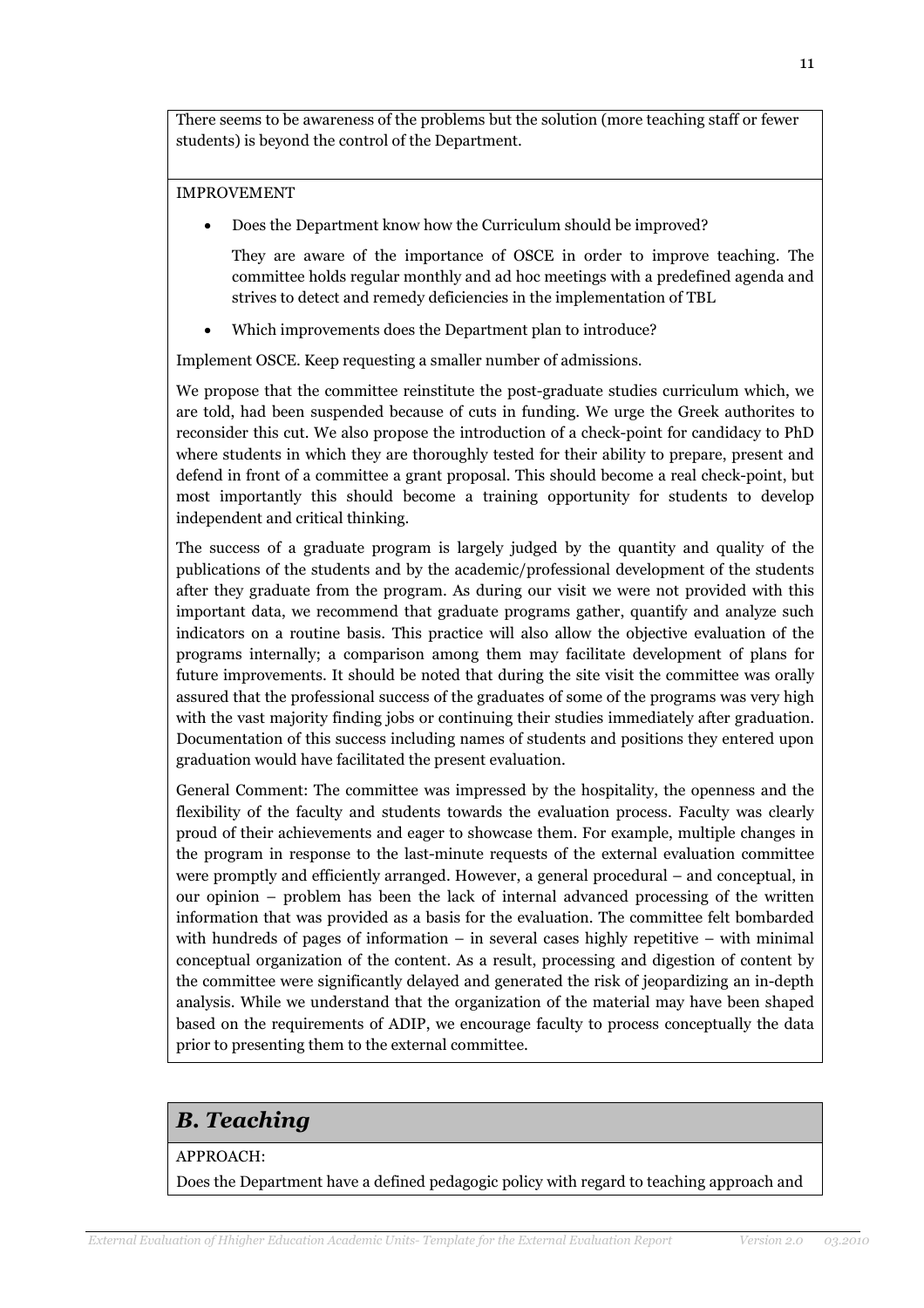methodology?

Please comment on :

• Teaching methods used

The new curriculum, implemented over the past 10 years, has moved the emphasis from classroom teaching to small groups, interactive teaching and the more direct implication of students in the management of clinical cases. This was a long-0verdue step towards compliance with accepted European norms. The concept of "acting intern" brings the student closer to the actual carrying out of health care but it should be better documented. Ideally, students and residents should keep a log of the type of cases they are seeing and the extent of their involvement. Paediatrics has such a log for residents. Wider implementation for students from all Departments should be considered.

Most clinical divisions report satisfactory numbers of seminars, small group teaching sessions, journal clubs and other such training activities. In most of these activities, the students are mostly passive participants (audience). Within some rotations, students have been asked to present journal club or topic reviews but this appears to be the exception rather than the rule. More efforts to involve students as active participants should be a high priority for most of the clinical divisions.

For resident teaching, some clinical services (e.g. Paediatrics) have very specific and detailed training goals of knowledge and skills to be acquired. Others (e.g. Dermatology) list broad categories, and others have only the very basic principles. There needs to be a more systematic cataloguing of what needs to be achieved during specialty training.

• Teaching staff/ student ratio

The number of teaching personnel is the most serious problem, especially with the emphasis on small group teaching. Through a combination of departures and hiring freeze, numbers have been declining, especially at the more junior level (the inverted pyramid problem). This is compounded by the problem of a disproportionately large number of students. The school estimates 80 medical students as the optimal number but is obliged, by decision of the government, to accept more than twice as many. The excess is made partly of students succeeding in the entrance exams and partly of individuals entering medical school in noncompetitive ways (e.g. lower admission standards for Greeks of the diaspora, or those with health problems). The latter practice compounds the problem by adding students with questionable qualifications. In general the high number of students generates logistic problems of the operation of the medical school and certainly undermines teaching quality. It also generates problems of employment for many of the students after completing their studies. The solutions many students resort to, such as moving abroad, leads to the bizarre situation of our free educational system training the Physicians that serve other countries. The number of students the School requests (80-100) per year is reasonable and should be implemented. The ratio of faculty to students (4.8 at present) should be improved.

• Teacher/student collaboration

To the extent that it could be witnessed from touring the wards and clinics, including the interviewing of many students in the absence of their supervisors, student-staff relationship is characterised by mutual trust and respect. Teaching staff is approachable and receptive to student's concerns. This is commendable and needs to be fostered and strengthened to optimize learning and improve thus further the quality of the Medical School. The concept of tutor that the Medical School is trying to introduce is considered to be very good. However, the unfavorable student/teacher ratio will generate implementation challenges to the faculty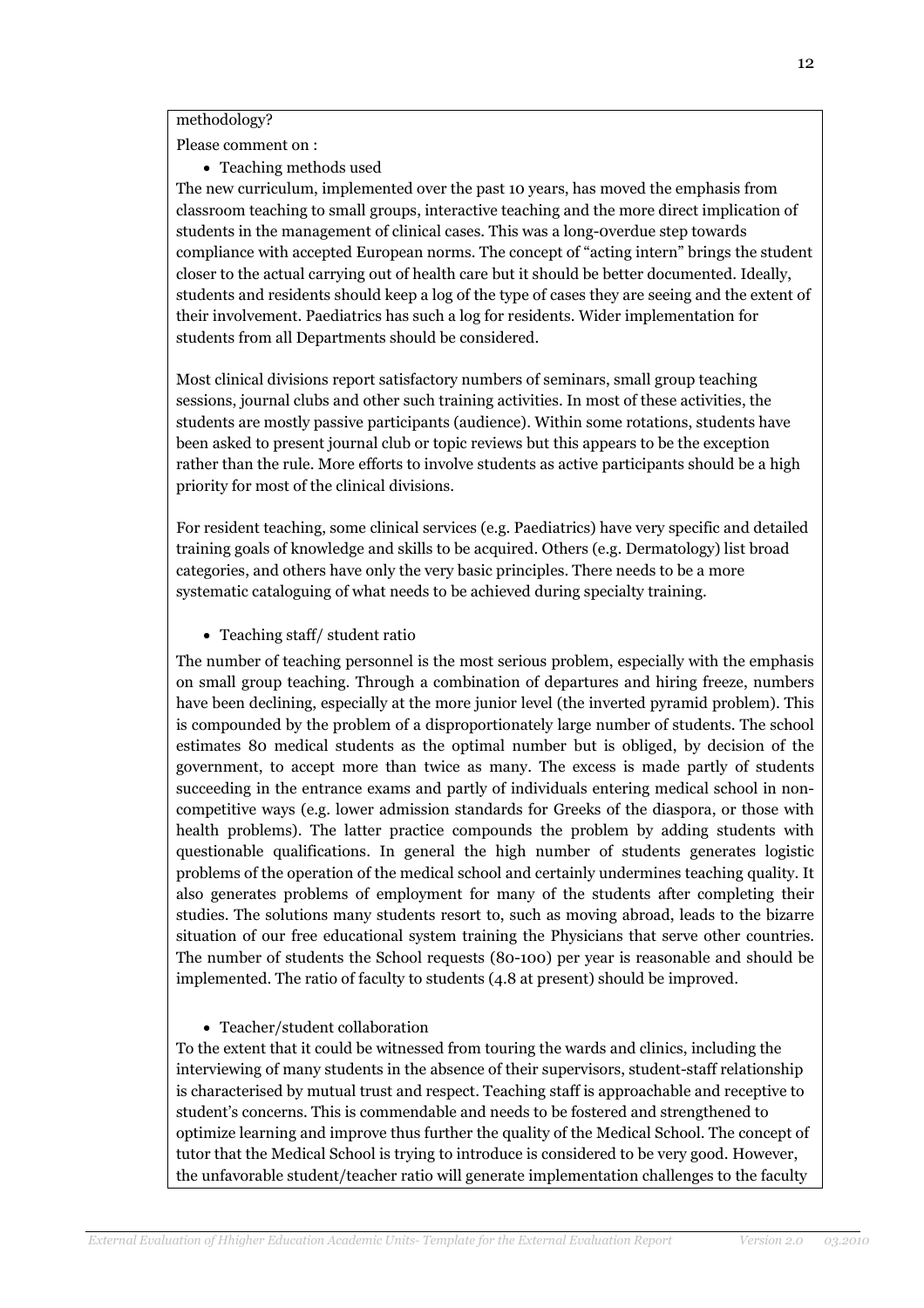that will require a high degree of inventiveness and dedication to overcome.

### • Adequacy of means and resources

As described above, health-care based resources are adequate. Access to full-text journals and textbooks was presented to us by the students as a problem. Funding shortages have resulted in limiting access to important journals. The committee urges the relevant Greek authorities to make the funding of journal access a high priority. Textbooks are provided free of charge by the National Program Evdoxos.

• Use of information technologies

Patient record-keeping is all on paper. Laboratory results are available electronically but access of students to computer terminals on the wards and clinics, where bed-side teaching is actually conducted should be improved. Imaging is available on both film and CD ROM and is expected to be available on-line soon (with the same caveat about availability of terminals on-site, where patient care occurs. The central library of the University has a top of the line system of computers that could also be used by the medical students, in a facility setting that exceeds average international standards. Yet, chronic underfunding limits at the moment the available content.

### • Examination system

Preclinical exams are mostly by MCQ plus short assay-type questions. Examinations at the clinical level are mostly oral. Bedside examination on actual patients is part of the on-going assessment of the students in their daily training but it should be more formally incorporated into exams. Implementation of OSCE will greatly facilitate this.

The committee recommends that student evaluation on the day-to-day execution of their duties be done in a more structured way. Exams alone evaluate mostly knowledge, but are not sufficient to evaluate the other two critical components of medical training: clinical skills and attitude towards the patient and the teacher. We were assured that at the end of each clinical rotation, a clinical performance score in each discipline is assigned to the student and that this score is taken into account in formulating their final score after the oral examination in the clinical discipline in order to graduate. We recommend that this be performed in a more structured way, using precise forms, such as provided by the CanMeds system or something comparable

While this is desirable for undergraduate students, it should be absolutely mandatory for residents. Residents enter training programs with no evaluation of their knowledge, skill or personality; time on the waiting list is the only criterion and absolutely no faculty selection! Residents are only evaluated at the end of their residency, with no possibility of re-directing underperforming trainees. This is a totally unacceptable system that is not following the educational standards internationally and requires urgent adaptation. Although the issue is not at the purview of the Committee, the recommendation is made to accept residents on merit rather than on the basis of their position on a waiting list. The Medical School of Patras is particularly well suited for training residents as it provides training arising from a large number of cases covering large spectrum of diseases. This training potential needs to be exploited to the full. Importantly, algorithms for resident selection need to be established by the State with input from the Faculties of the Medical School. Finally, periodic evaluation of residents, using a grading form, as performed by some departments (e.g. Paediatrics), should be adopted by all clinical services as a means of feedback and self–improvement.

RESULTS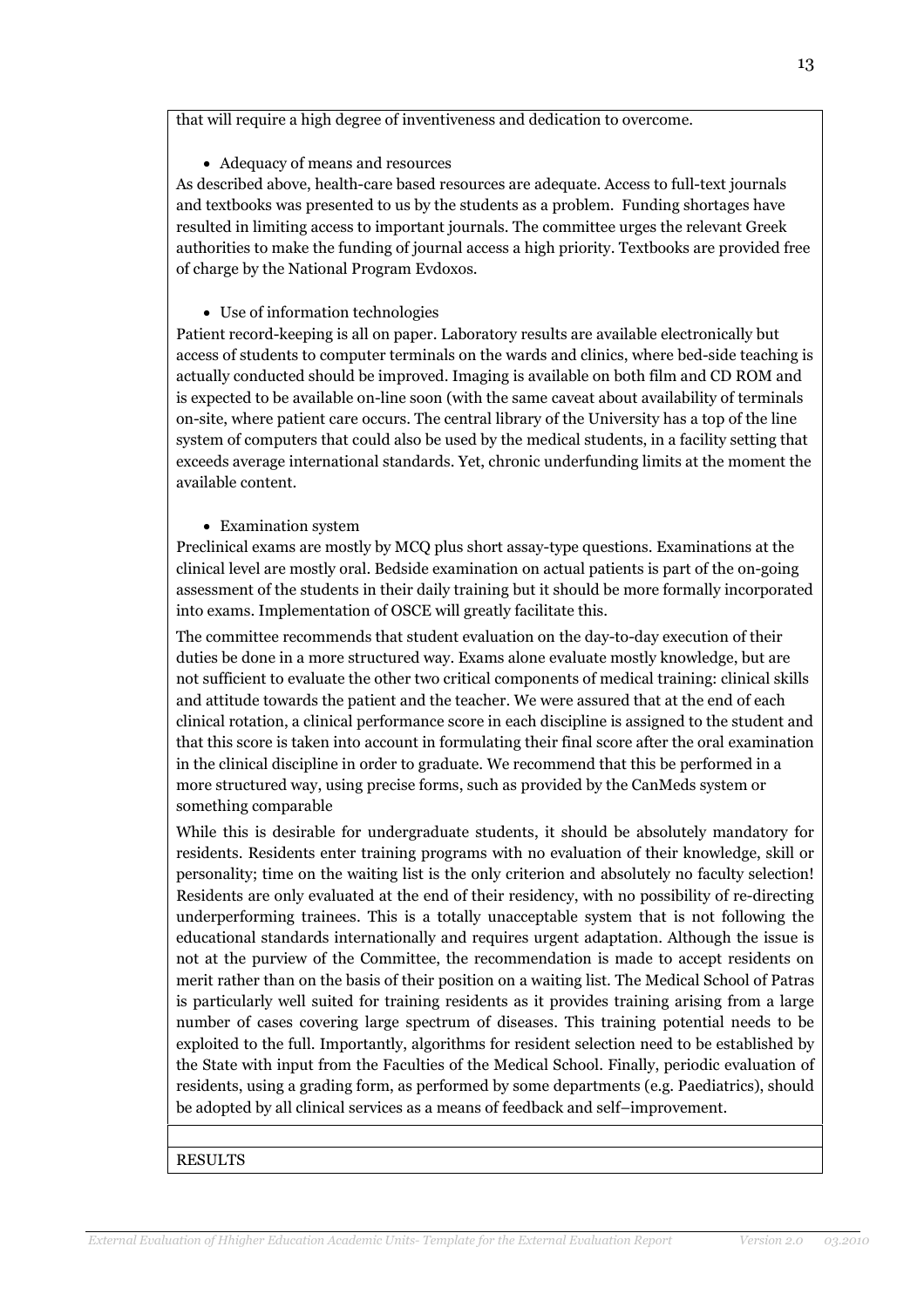Please comment on:

• Efficacy of teaching.

Efficacy of teaching with meaningful metrics is difficult to determine. One criterion, easy to obtain, is student evaluations. These are systematically administered; this mechanisms is well accepted by the students and overall quite positive. However, student evaluations reveal only part of the answer and exclusive reliance on them risks making a popularity contest out of teaching activities. The ultimate criterion should be the long-term professional outcome of the trainees. Success in obtaining competitive residency positions is a very good metric for undergraduate program quality but, unfortunately, it cannot be applied to residency within Greece because of the incomprehensible, irrational, punitive and unfair system of waiting-list entry into training programmes. Success in foreign postings (e.g. in the USMLE) is mentioned but no statistics are given. A more systematic follow-up and recording of the professional success of graduates is recommended.

 Discrepancies in the success/failure percentage between courses and how they are justified.

Such discrepancies will inevitably occur, even in the best teaching environments. The Educational committee is monitoring such matters and there is evidence of attempts to minimize them.

 Differences between students in (a) the time to graduation, and (b) final degree grades.

There is a very serious discrepancy in graduation times. In addition to the 776 students who are in the normal flow of the six-year programme, there are 31 students " $E\pi i$   $\pi \nu \chi i \omega$ " (we interpret this as meaning that they are within a year of the time they ought to have

graduated) and, much more alarmingly, 213 longer than a year past their graduation.

• Whether the Department understands the reasons of such positive or negative results?

It is clear that this graduation-time discrepancy is the result of the lax system that has permitted "perpetual students". It is possible that the new law that prohibits the maintenance of perpetual students, now in effect, will purge such cases from the system. Otherwise, the Medical School should take measures to minimize them.

### IMPROVEMENT

- Does the Department propose methods and ways for improvement?
- What initiatives does it take in this direction?

The MS-UP is eager to have this problem – a result of the law governing university education in Greece– resolved. It is hoped that the recent change in the law will assist towards remedying this aberration. The problem will be solved by the EE-imposed obligation to graduate within two years of the end of the normal curriculum. Although this is still a long period of grace, it will greatly diminish the magnitude of the problem.

The committee noticed that there is a resistance in allowing the writing of thesis in English. While we understand the need for maintaining the usage of Greek scientific language, we believe that writing the thesis in English is an extroverted approach to the communication of scientific knowledge, as well as a unique training opportunity for the student. Thus, we propose that teaching should be performed in Greek to maintain the language, with the option to write the dissertations in Greek or English offered to the candidate. This will help attract foreign students and Greeks of the diaspora as well. The law allowing submission of theses written in English is recent and the faculty assures us that they intend to implement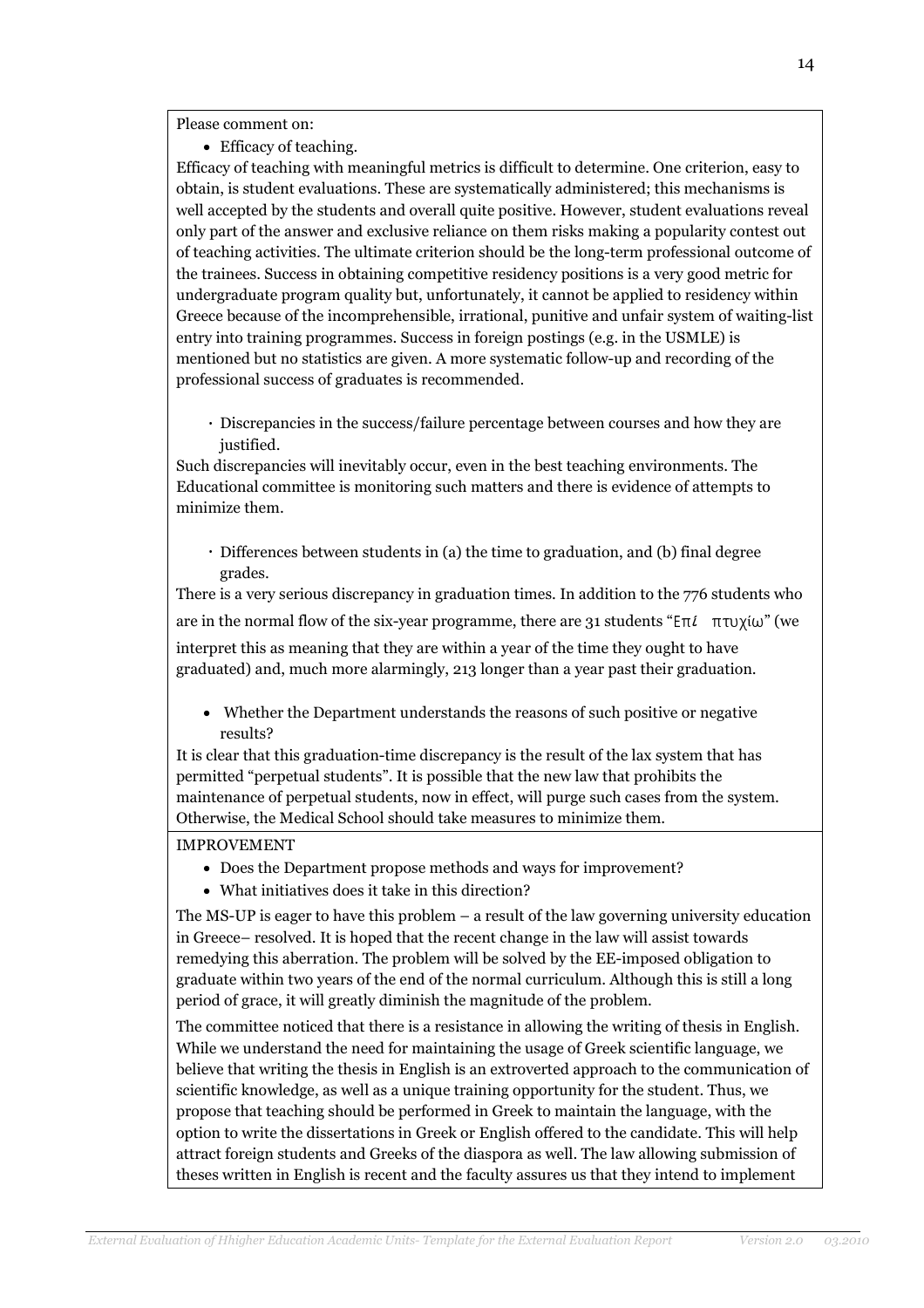### C. Research

For each particular matter, please distinguish between under- and post-graduate level, if necessary.

APPROACH

- What is the Department's policy and main objective in research? The policies are driven by the priorities of the various disciplines within MS-UP but it is clear and at times impressive that research is a main priority in the Medical School of Patras.
- Has the Department set internal standards for assessing research?

It is not clear that the school/department has set clear standards for assessing research (please see improvement for more details). However, in several of the presentations made to the committee metrics like publication record, impact factors of published papers, H-Index and external funding were mentioned and analysed.

### IMPLEMENTATION

• How does the Department promote and support research?

Despite the major economic problems due to the financial crisis in Greece, The School supports research significantly. For funding support to junior PIs there is the Program K. Karatheodori (2009-2012:6 Grants to Medical School Faculty; 2010-2013:10 Grants to Medical School Faculty; 2013-evaluation ongoing).

For fostering co-operation between University members and facilitating networking outside the University and links with industry the school has developed 12 Networks coordinated by Medical School Faculty.

Moreover the School provides Infrastructure Support (Animal House, Central Research Facilities, see Quality and adequacy of research infrastructure and support for details). Finally, the school provides Technology Transfer Patents and seed for Spin-offs

• Quality and adequacy of research infrastructure and support.

The research is infrastructure is strong with state of the art facilities such as Advanced Imaging Facility (Leica SP5, Live cell imaging, FRET, FRAP, localized damage); Microarray Analysis (Perkin-Elmer Scanner, HybArray 12); Bioanalyzer (Agilent); RealTime PCR (Lightcycler 2.0); well-organized and maintained Animal House. Moreover, the space was adequate and well maintained.

- Scientific publications. See next section (results)
- Research projects.

"Research projects are set by the priorities of the faculty of the various disciplines of the Medical School" The School is currently active in both Basic and Clinical Research, as evidenced for example by the number of competitive national and international external grants which fund Basic Research projects in both Preclinical and Clinical Units (approximately 150) and the number of ongoing clinical trials (approximately 200). The School has set a clear objective to further enhance collaboration between basic and clinical science research endeavours in the School and move towards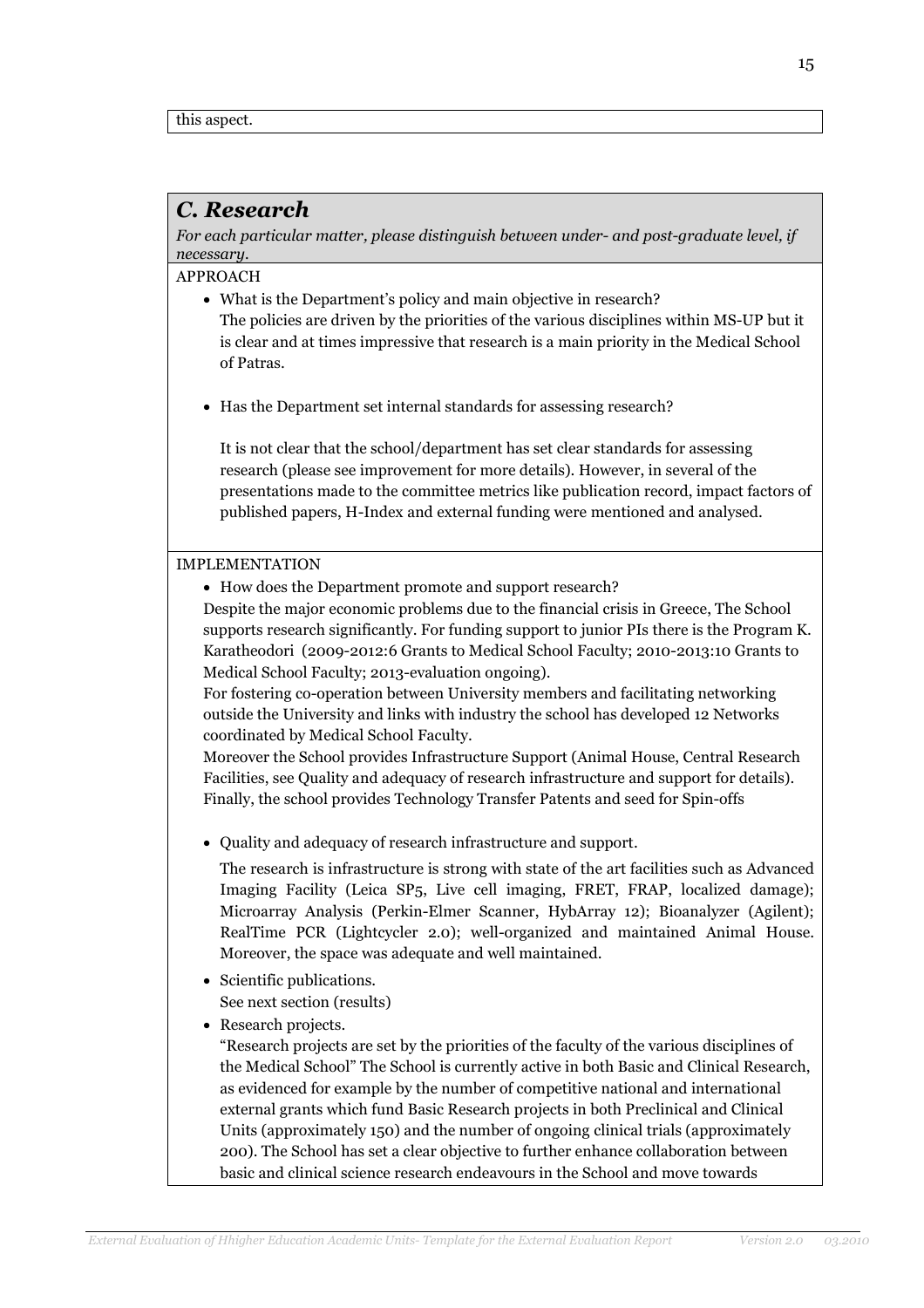integrated translational medicine research projects in the future. To that end, it is hoped that the School will be able to implement an internal funding initiative for translational medicine projects carried out by collaboration of basic and clinical research units (currently under development) and to attract external funding for these endeavours

• Research collaborations.

For fostering co-operation between University members and facilitating networking outside the University and links with industry the school has developed 12 Networks coordinated by Medical School Faculty. The interaction plan with Johns Hopkins University in the USA should be praised. Collaboration with the Department of Hellenic Studies at Harvard University should also be mentioned and praised.

#### RESULTS

- How successfully were the Department's research objectives implemented? The committee was absolutely impressed by pockets of excellence in research quality and in ability to secure extramural research support (for example, the group of Dr. Lygerou: h factor: 22; two ERC grants to Dr Z. Lygerou and Dr. G. Stathopoulos, MD). It is truly astonishing to observe this momentum in research, especially during times of severe economic recession.
- Scientific publications.

The Medical school of Patras is prolific. However, despite some amazing exceptions the quality of the publications is mediocre as evidenced by the low impact factor of the journals that they are published and by the lack of citations. This said, the committee noted a clear upward trend in improved impact of published work. The average number of citations per faculty member was over 80 in 2013. In our discussions, the School faculty recognised the need to further promote scientific output and to encourage quality versus quantity.

- Research projects. See answer to this question in Section C.
- Research collaborations. The Medical School of Patras is a highly collaborative place as indicated by multiple internal as well as international collaborations
- Efficacy of research work. Applied results. Patents etc. There is evidence of knowledge translation related to clinical research at the University Hospital, including society initiatives such as the Bone Marrow Transplantation registry and the Rehabilitation Center. There are a number of applied projects offering external services at the regional and national level
- Is the Department's research acknowledged and visible outside the Department? Rewards and awards.

The School's standard for research has set as a prerequisite that scientific articles produced in the context of PhD Theses and/or grants are published in journals which are included in Medline (PubMed). This is a minimum standard and the committed strongly recommends that the journal impact factor be close to or exceeds the current median impact factor of the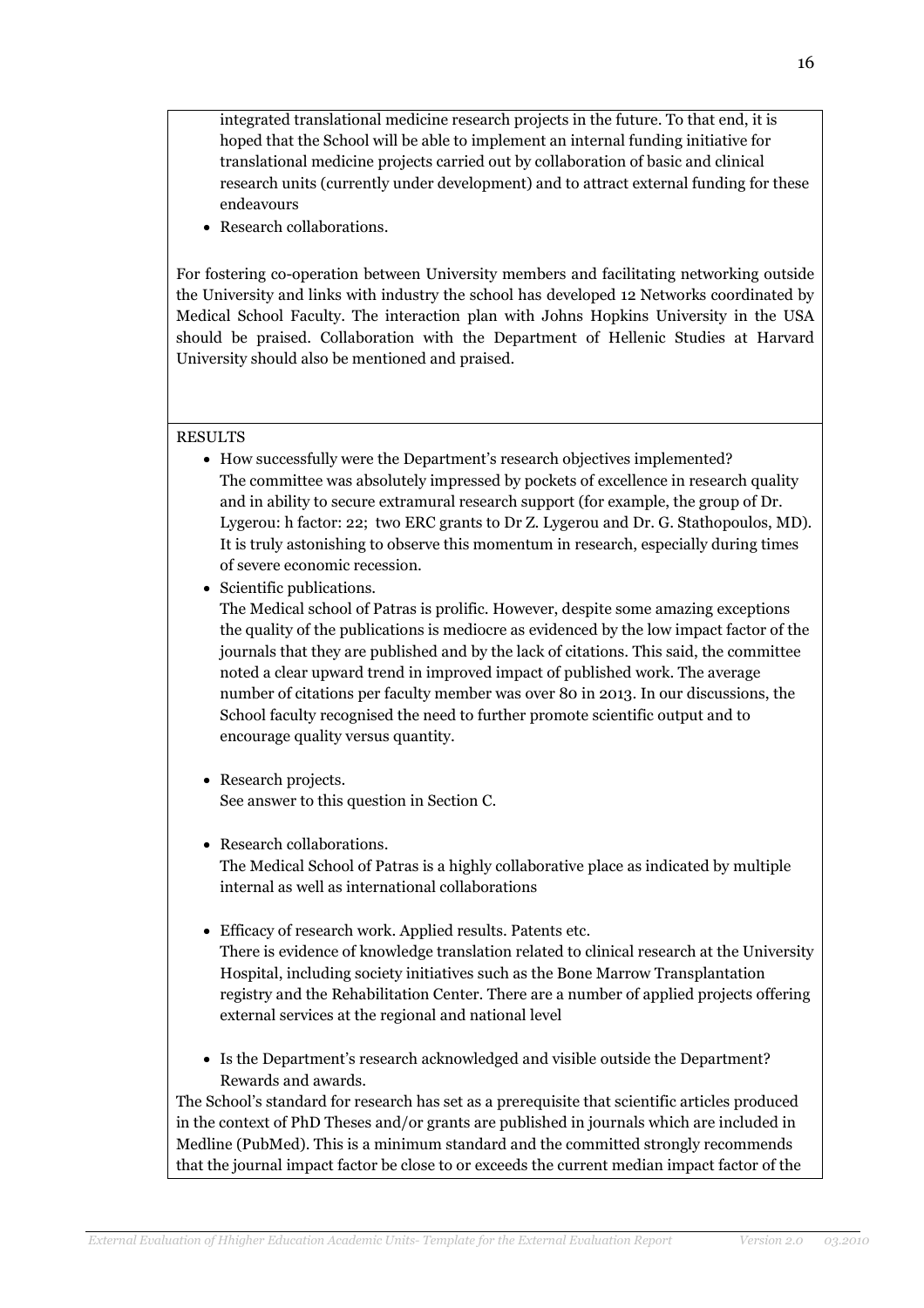journals of the relevant discipline, as published each year by the ISI database. Members of the Medical School have been awarded with 2 ERC grants (Consolidator and Starting) and awards by international committees such as the European Molecular Biology Organization (one EMBO Young Investigator Award). Members of faculty hold Honorary Doctorates at Universities abroad

### IMPROVEMENT

• Improvements in research proposed by the Department, if necessary.

As a means of encouragement in seeking excellence and active participation in competing for extramural support for research projects, we suggest that the School of Medicine develops guidelines for recognizing excellence and for providing an incentive plan for successful faculty members in the School of Medicine. For example, implemented initiatives may permit principal investigators who have been successful in securing external grants or contracts, within well-defined limits, a choice between a salary supplement, or the award of research incentive funds.

In many departments, we observed a "reverse pyramid" shape in the composition of faculty (too many Professors and Associate Professors, but fewer Assistant Professors). While we understand that this reverse relationship is due to the lack of state funding for the hiring of junior faculty, this is an important issue that is expected to impact the future of the School. Thus, we highly recommend that the University develop a well thought-out strategy to be presented to the Ministry of Education for implementation.

• Initiatives in this direction undertaken by the Department.

During the first day presentations, as well during the summary sessions on Wednesday it was evident to the Committee that the Faculty is acutely aware of the problem. Repeated appeals to the Ministry were mentioned to unfreeze the filling of vacant positions and allow the hiring of young individuals who have already been approved by the search committee of the department (in some cases even 2-3 years ago). Unfortunately, the overall financial condition of the country imposes serious restrictions to such expenses. The Committee would like to emphasize that unless the Universities are offered funds by the State to cover such basic and immediate needs, the State risks having to take responsibility for future unfavorable external evaluations that may even jeopardize the accreditation procedures.

Some core support for graduate programs appears appropriate. This may be used to initiate a project by awarding scholarships, paying for supplies and possibly also for invited speakers. However, full support for such activities should be secured through external funding.

A reward system could be considered for successful investigators based on objective criteria. Many funding mechanisms offer indirect cost and this could be used to support research infrastructures.

### D. All Other Services

For each particular matter, please distinguish between under- and post-graduate level, if necessary.

### APPROACH

• How does the Department view the various services provided to the members of the academic community (teaching staff, students).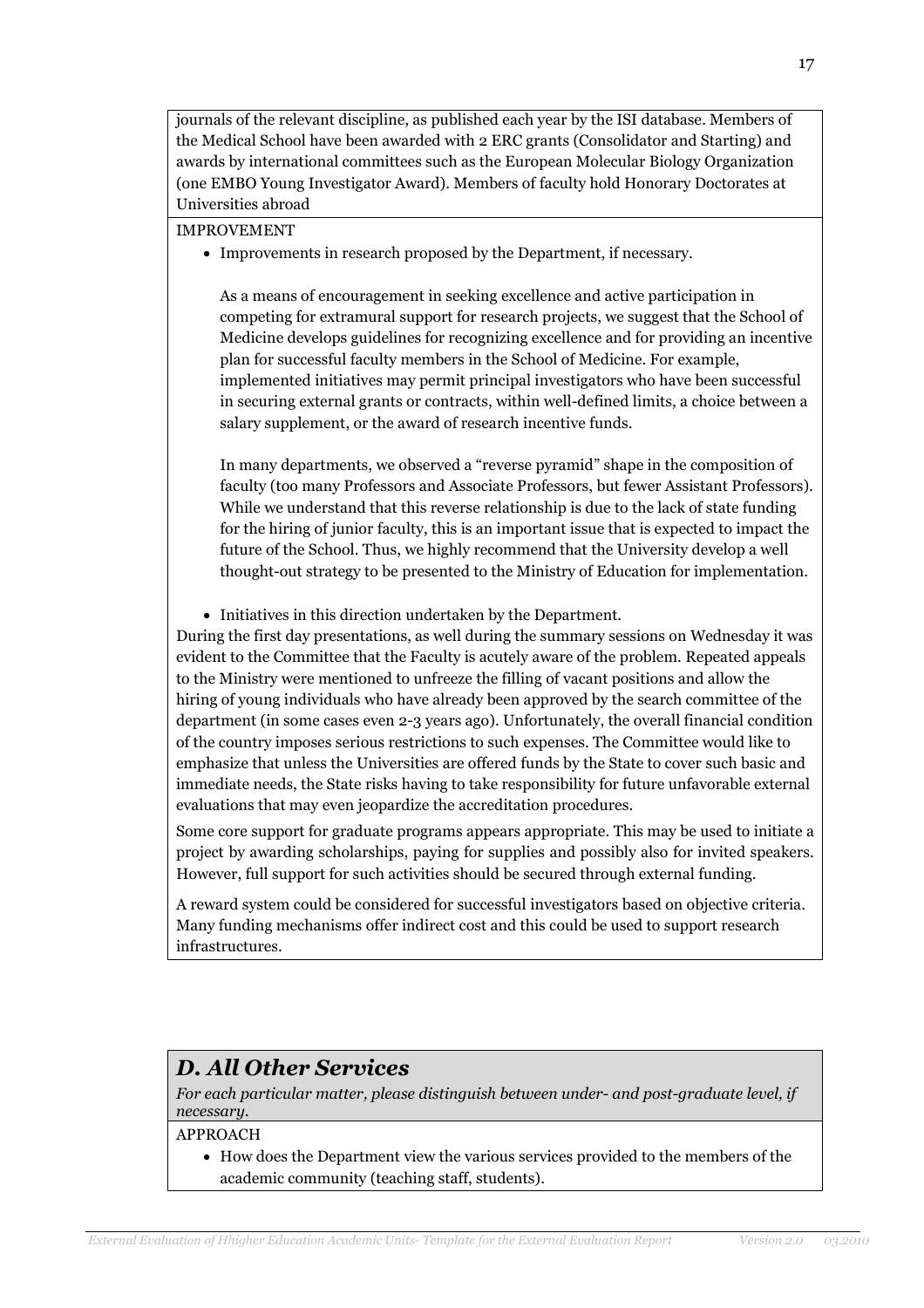The university appears very supportive of student life, which is simplified by the concentration on a single campus (with the exception of the Agrinio schools).

• Does the Department have a policy to simplify administrative procedures? Are most procedures processed electronically?

Study guides are available electronically. Although some electronic automation of administrative procedures has started, it does not give students the convenience of webbased study-record access. Approximately 80% of functions are available but require the use of restricted in-office terminals, presumably for security reasons. Many administrative issues such as enrolment etc. are computerized.

• Does the Department have a policy to increase student presence on Campus?

Many students live off-campus, in the city of Patras. There is a convenient bus and rail link that allows easy access. The EEC was not made aware of any specific policies.

IMPLEMENTATION

• Organization and infrastructure of the Department's administration (e.g. secretariat of the Department).

The Department's administrative services may seriously suffer after the recent lay-off of 118 employees. It is sad that the recent dismissals of key employees jeopardizes the computer automation of services (see also 'Long term actions proposed by the Department').

• Form and function of academic services and infrastructure for students (e.g. library, PCs and free internet access, student counseling, athletic- cultural activity etc.).

Gym facilities are excellent. A number of student dorms of graded pricing to suit the largest possible range of financial means. Students of the school of medicine have access to two libraries, a medical and a general one. Number and variety of textbooks available seems to be adequate. Wi-Fi is available campus-wide. A serious problem is access to on-line resources, specifically full-text journals. Although the main journals in each field are covered, the selection leaves out important publications and recent cuts have exacerbated the problem. This is due to a funding problem that is beyond the reach of the University and relates to funding of library facilities by the central government.

### RESULTS

• Are administrative and other services adequate and functional?

No problems were brought up at the time of the visit. It has to be mentioned that the EEC visit occurred during a strike by the administrative personnel to protest potential personnel layoffs. Nevertheless, the striking employees accepted to see us for a brief group meeting. Their sense was that there is currently no serious problem with services provided but that there will certainly be, if their numbers decrease by layoffs.

• How does the Department view the particular results.

There is satisfaction with the work to date but anxiety about the impending cuts.

### IMPROVEMENTS

• Has the Department identified ways and methods to improve the services provided?

The Medical School is fully aware that the only way for buffering impending cuts in administrative personnel is by rapidly developing informatics-based automation.

• Initiatives undertaken in this direction.

An effort undertaken in this direction is now at risk due to the impending layoff of a key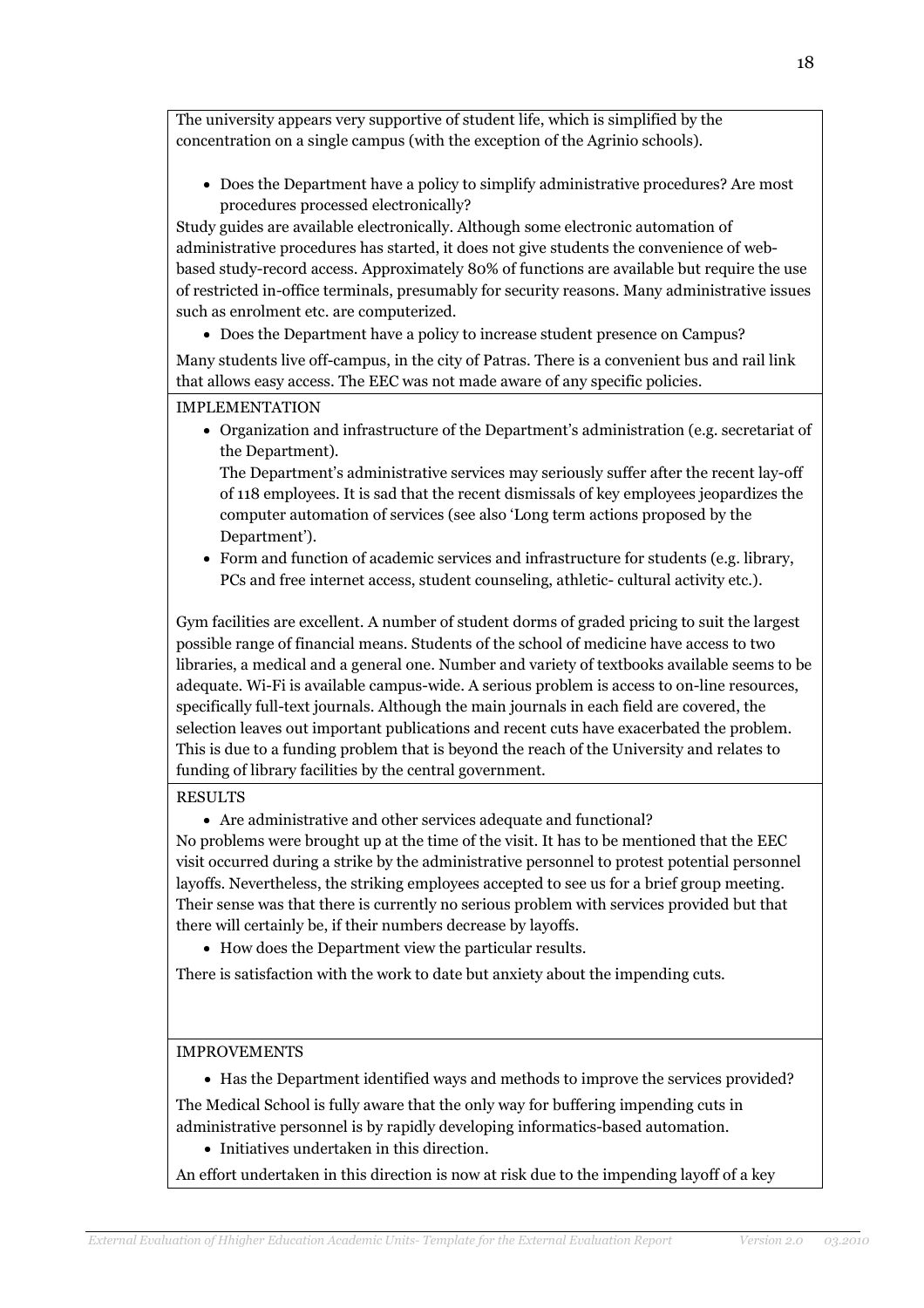person. The EEC feels that layoffs should be made on a rational base and that the information technologies should suffer the least from them. There is chronic lack of technical personnel at the Medical School and this need to be amended.

### Collaboration with social, cultural and production organizations

Please, comment on quality, originality and significance of the Department's initiatives.

Ample evidence was presented that the UP School of Medicine has developed in close contact and synergy with the community of Patras and the broader region. First, by the very nature of its vocation, a medical school interacts with the society in its daily practice. Substantial donations, with which two new pavilions have been built, testify to the community's gratitude. Remarkable are also student initiatives ranging from anti-smoking campaigns, to blood donation drives and organisation of cultural events.

An important pole of attraction for the community is the magnificent convention centre, built on campus premises. Among other things, it includes a 2,000 seat auditorium with sophisticated acoustics, regularly used for the highest-profile cultural events in the city of Patras.

The operation of a radio station and a gallery with art works of students, professors and patients is a great initiative that should be continued past the term of the present main actors. The fact that works of art of students of the University are exhibited at Johns Hopkins is commendable, admirable and worth copying by other Universities. It is refreshing to see that the exchange of scientific ideas is combined with the exchange of artistic expression.

### E. Strategic Planning, Perspectives for Improvement and Dealing with Potential Inhibiting Factors

For each particular matter, please distinguish between under- and post-graduate level, if necessary.

Please, comment on the Department's:

• Potential inhibiting factors at State, Institutional and Departmental level, and proposals on ways to overcome them.

The most obvious and immediately dangerous inhibiting factor is the current economic situation in Greece that has resulted in severe cuts and a freeze on hiring at all levels. It is to be noted that no positions to recruit new faculty have opened for the past four years (these are determined and financed directly by the Ministry of Education, the University being entitled to input but no decision-making power). To a large extent, this provides an explanation for "inverted pyramid" problem. This is not confined to academics but is even worse at the level of support personnel, where more than one quarter of the some 400 administrative personnel must be dismissed. The committee strongly feels that in order to survive this crisis, the school must assure that the cuts are not arbitrary but rationally optimised and complemented by the appropriate informatics automation. Unfortunately, there appears to be a lot of arbitrariness in these dismissals. First to go, it appears, were the very individuals responsible for modernising administrative work through computerisation. What complicates things is that, through the intricacies of Greek centralised decisionmaking, there was no distinction between hiring technical and administrative personnel for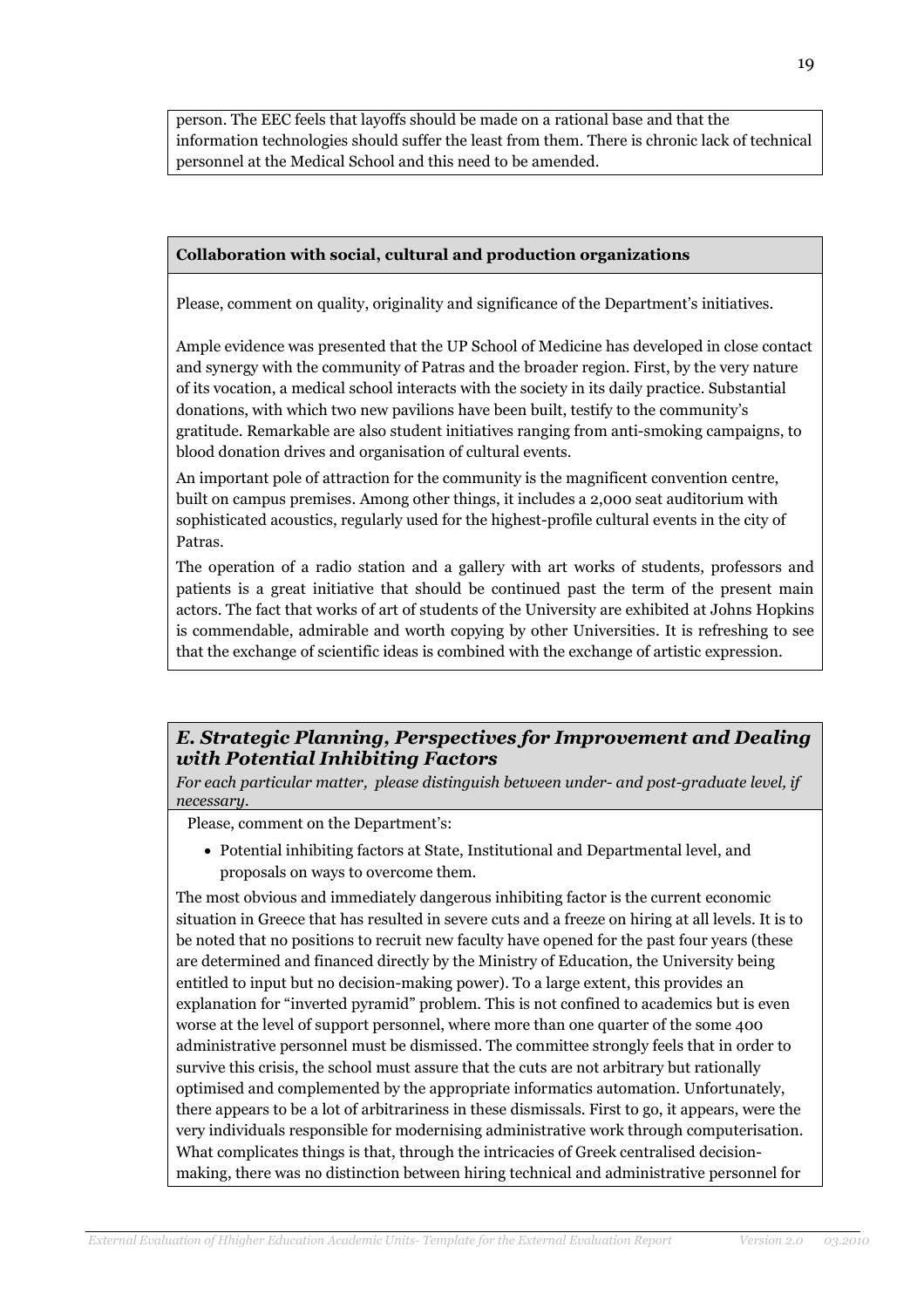many years, which has resulted in a lop-sided distribution in favour of administrative over technical personnel (especially considering the changing reality in manpower needs due to computer automation). The main problem is outside the powers of the university or the school but rationalisation of the dismissals should be the highest priority. Qualified technical personnel, especially in informatics, should be given priority in retention.

Another problem beyond the control of the School is selection of individuals for residency posts, or rather the absolute lack of it. There is no evaluation of competence for entering a medical specialty training programme. Graduates are enrolled in the waiting list of their choice of clinical unit and when their time comes, they have the right to go through the required years for specialty training with no check-points or evaluation of any kind until the final exam, at the end of training.

This process creates a number of problems. The most serious is that many of these lists are very long, condemning medical graduates to years of idleness, work as country physicians or work in unrelated fields, destroying the most productive years of their career. The inevitable consequence is a hemorrhage of the best and brightest, the most ambitious young physicians leaving Greece -- many of them never to return.

The lack of a meritocratic process for entering a medical specialty training programme obliges clinical units to accept residents whose competence levels and individual characteristics vary widely. In addition, there is no institutionally mandated systematic evaluation of performance during the years of residency training, no checkpoints to identify weaknesses and no pressure to accept feedback towards remedying them. This occasionally creates unacceptable situations in the functioning of the clinical units and interpersonal conflicts. In the case of UP School of Medicine, the EEC was pleased to see a very considerable progress away from the traditional Greek mentality that equates evaluation, critique and constructive feedback with confrontation. However, these approaches have no institutional coverage and must rely on personal initiative. Some clinical units (e.g. Paediatrics) have a very well-defined and detailed list of competences to be acquired at each stage of residency including written evaluations based on a form that supervisors must complete at defined time intervals. This approach should be adopted by all clinical units that train residents. This practice would ideally require a national standard for all residency training.

An important problem is the existence of state laws that compromise the proper function of the university. It refers to the doctoral degree for medical graduates. After the abolition of course credit requirements (and given the relatively permissive definition of quantity and quality of Ph.D. thesis work) this PhD degree does not meet international standards. Attribution of such doctoral degrees by the University jeopardises its credibility abroad and thus its accreditation.

• Short-, medium- and long-term goals.

The Division of Health Sciences is relatively small but covers a very large spectrum of activities ranging from Epidemiology to Public Health. This is considered ineffective and should be amended. The Division should discuss needs and expectations for support and services with other clinical and basic department and strategically develop a focus that best suits the needs of the Medical School as a whole. This information should then be used as a guideline for future hirings of new Faculty.

• Plan and actions for improvement by the Department/Academic Unit

The Department of Medical Physics has been particularly successful in the past and remains successful to the present day. It is considered a focus of the University and draws attention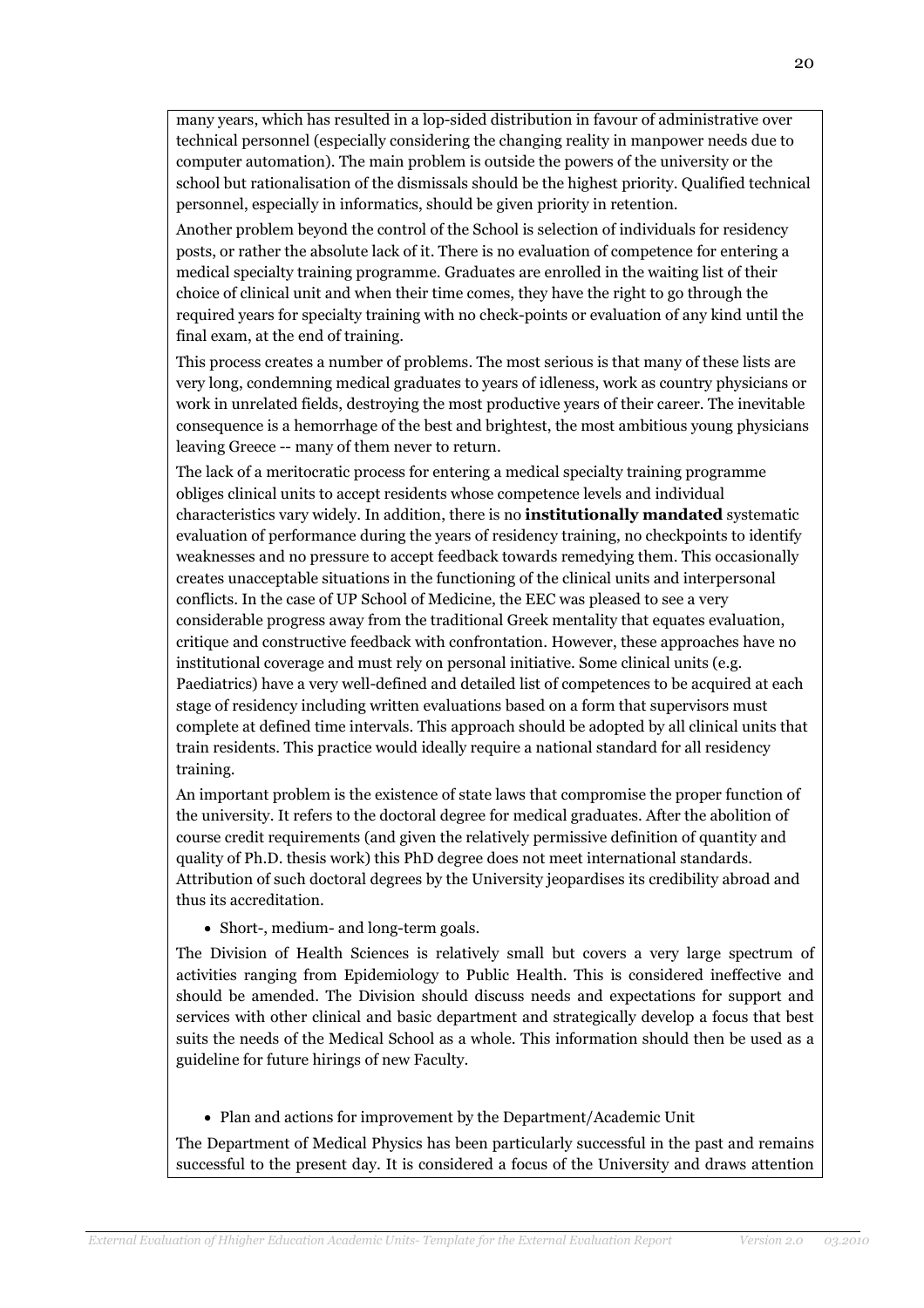internationally. It has reached some of the highest scores in international metrics among the different departments of the University including funding publications h-factors etc. It is unique in Greece and strong in the European area. It serves educational activities at a very high level and fosters active collaboration with the Industry. It is impressive that in the Biomedical Engineering program 50% of the students come from abroad! There also foreign students participating in courses without intending to complete the course. It will help the University to draw more on this strength and generate a focus point around this strength. An important task of the department of Medical Physics will be foster and strengthen interactions with other Departments and Units of the Medical School in order to maximize visibility. Only through interactions with other Departments will the Department of Physics realize its full potential within the Medical School, and the Medical School draw full benefit from this strong department.

• Long-term actions proposed by the Department.

Given the current financial uncertainty in Greece, long-term planning is extremely difficult and day-to-day survival seems to be the main preoccupation.

The School of Medicine has a considerable manpower force of young and dynamic faculty that can be used to promote and enhance its academic mission. Unfortunately, the hiring freeze is a problem that risks compromising this potential. The School sees as a high priority to seek financing from research and educational programs nationally and at the European level. Even as these are becoming more and more competitive, they appear to be the only source of resources for future planning. Programs initiated recently by the Ministry of education offer some, albeit small, assistance in this direction and the success of the Faculty in the recent Aristeia competition attests to their competitive positioning in their respective fields of study.

Regarding the government-mandated dismissals of support personnel, the EEC strongly recommends that the dismissals be targeted as specifically as possible to spare all personnel with technical expertise, especially when the technical expertise is related to information technologies or computer automation.

### F. Final Conclusions and recommendations of the EEC

For each particular matter, please distinguish between under- and post-graduate level, if necessary.

Conclusions and recommendations of the EEC on:

• the development of the Department to this date and its present situation, including explicit comments on good practices and weaknesses identified through the External Evaluation process and recommendations for improvement

In the middle of the fourth decade since its founding, the UP School of Medicine is entering its maturity years. The EEC was impressed by what has been accomplished in terms of establishing both an academically-based patient-care facility for the training of medical students and residents, and a laboratory-based research program. The main strengths and weaknesses are summarised below:

### **Strengths**

-A critical mass of clinicians able to provide advanced tertiary health care and to transmit evidence-based knowledge, skills and attitudes to students and residents.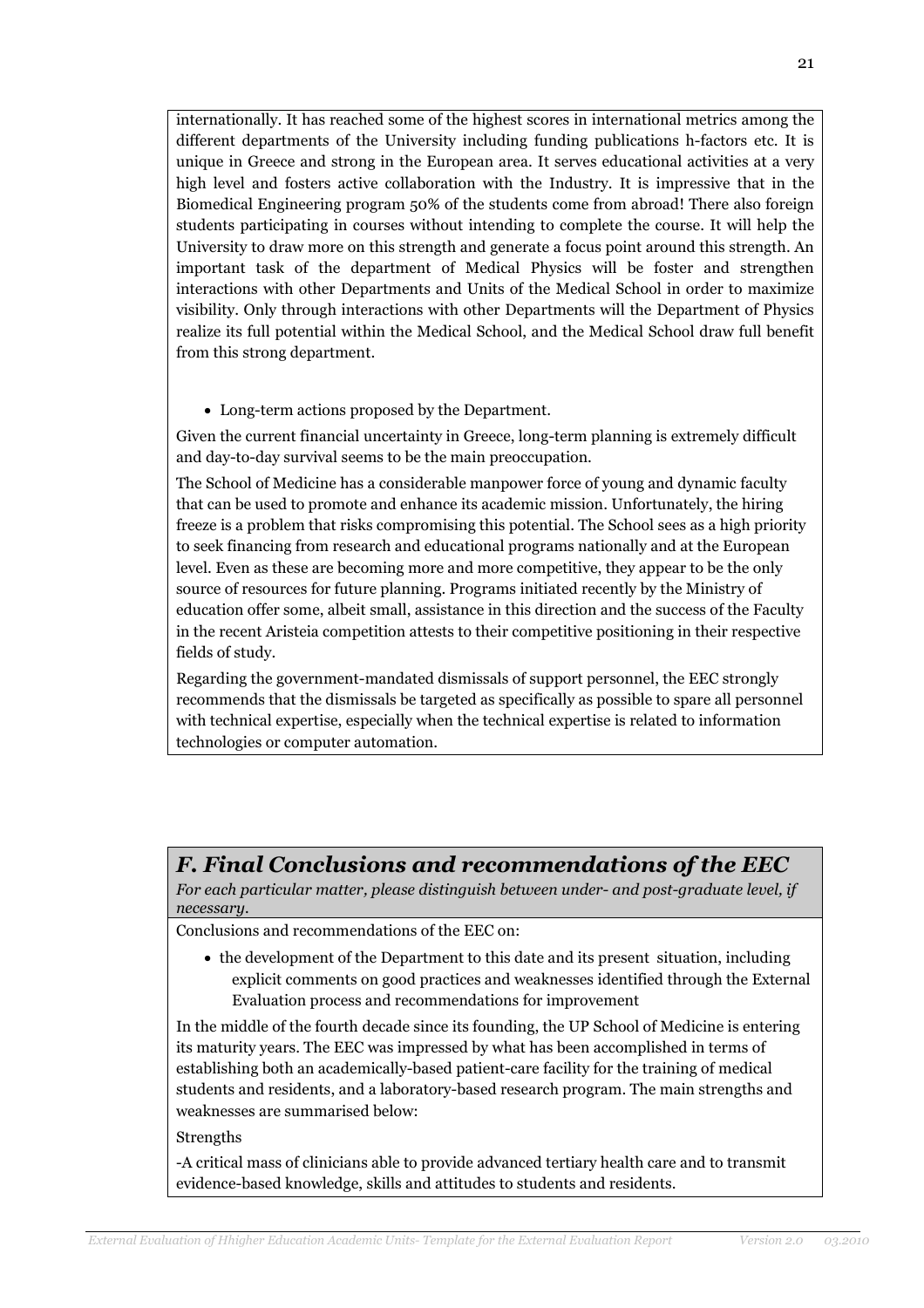-Early adoption of modern approaches and principles in the medical curriculum (e.g. small groups, early clinical skills, integrated teaching, bioethics, PBL).

-Dedication of faculty

-A considerable strength in laboratory-based scientific research

-A good balance between laboratory and clinical research.

Weaknesses (many of which are systemic and beyond the powers of the School)

-Inadequate faculty numbers, especially at the more junior levels (hiring freeze, inverted pyramide).

-Obligation to admit twice as many students as it is realistically possible to train.

-Lack of requirement for prerequisites for more advanced courses.

-Slow implementation of OSCE, 10 years after the adoption of the new curriculum (probably related to the above two problems).

-Lack of control over qualifications of residents admitted to the training programmes.

-Degradation of the MD-Ph.D. degree by the abolition of course requirements.

-Although the number of publications would indicate a good balance between clinical and laboratory-based research, the most prestigious and more highly peer-reviewed funded research belongs to the latter category.

• the Department's readiness and capability to change/improve

The EEC detected enthusiasm, receptiveness of constructive feedback and willingness to undergo changes towards continuing improvement. There was no resistance to evaluation; on the contrary, there was pride in showcasing achievements and willingness to listen. There is a learning curve as in the reviewed cycle all departments participated in the evaluation. In a previous, internal attempt only 14 departments complied!

The EEC was also particularly pleased with the excellent cooperation between the University and Hospital. This good cooperation is vital for the effective operation of the Medical School as a whole and should be maintained and fostered. It should be an important parameter in all future decisions regarding Hospital director. However, no University funds should be used to fund operations at the University.

• the Department's quality assurance.

QA is assured by a committee of high-level faculty (OMEA), which collects evidence from a variety of sources. Evaluation questionnaires from both students and faculty appear to be the main source, in addition to tabulating publication metrics and personnel statistics. The committee's mandate is confined to the strictly academic mission. No evidence of QA measures for the patient care activities (such as incident reporting and tabulating) was presented. However, we were assured that QA measures for patient care activities are mandatory and it is governed by strict rules regarding implementation. It was clarified that the data were not available through the MS-UP administrative services because they are the responsibility of the University Hospital administration

The EEC saw some divergence between where the University wants to be, or where it should be, and where it is now. While this is natural, future improvement will be accelerated (and measured) if a strategic plan is developed with milestones that are checked at regular time intervals. The implementation of mechanisms to make the necessary corrections will be crucial. An effort should also be made to generate a widely accepted vision for the Medical School emphasizing and strengthening areas of excellence. In this regard it will also be instructive to generate indicators of competitiveness apply widely and use them consistently internally. The problem of the aging faculty must receive top strategic priority. The inverted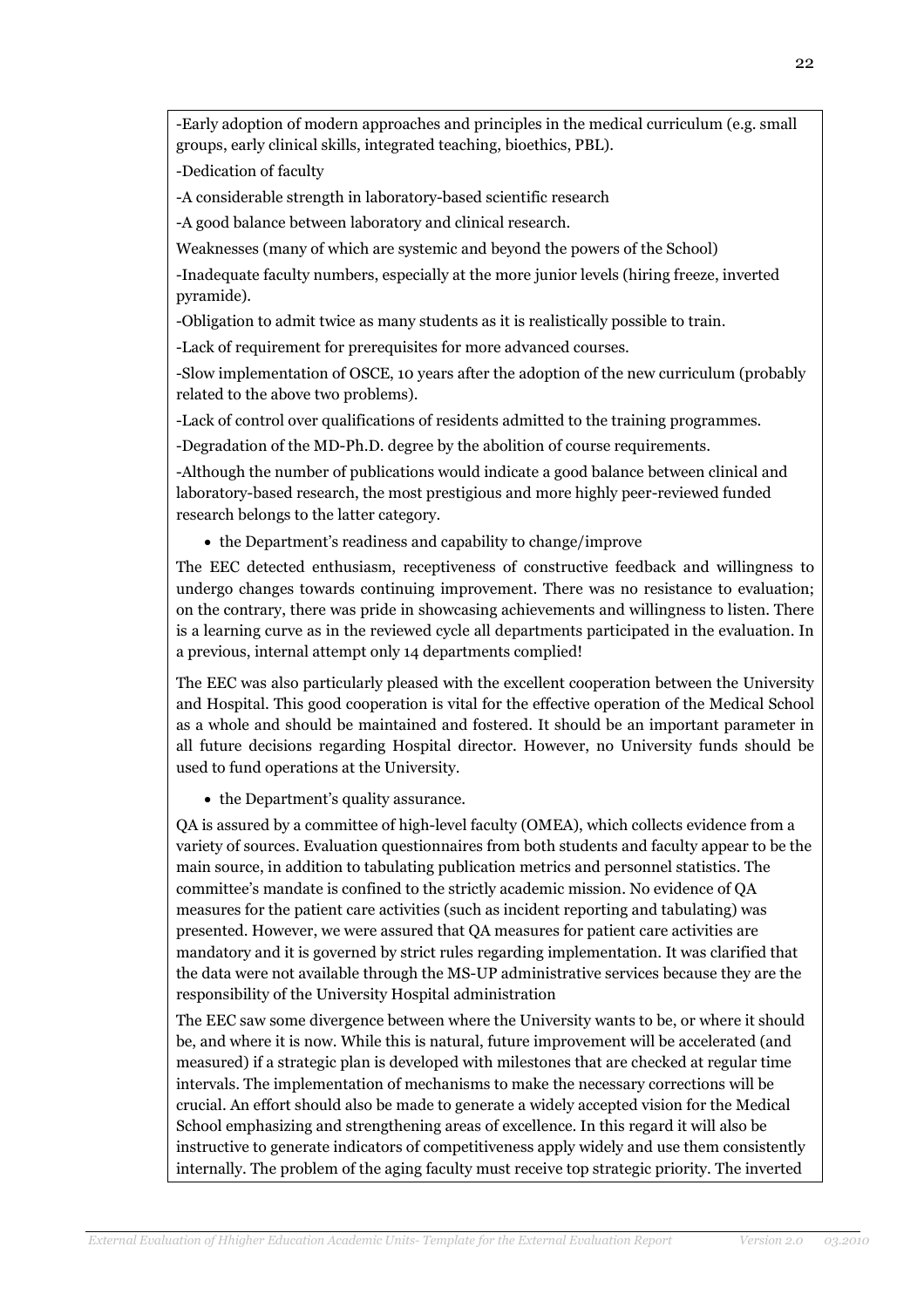pyramid scheme of faculty distribution should be reversed at a steady pace in a timely fashion.